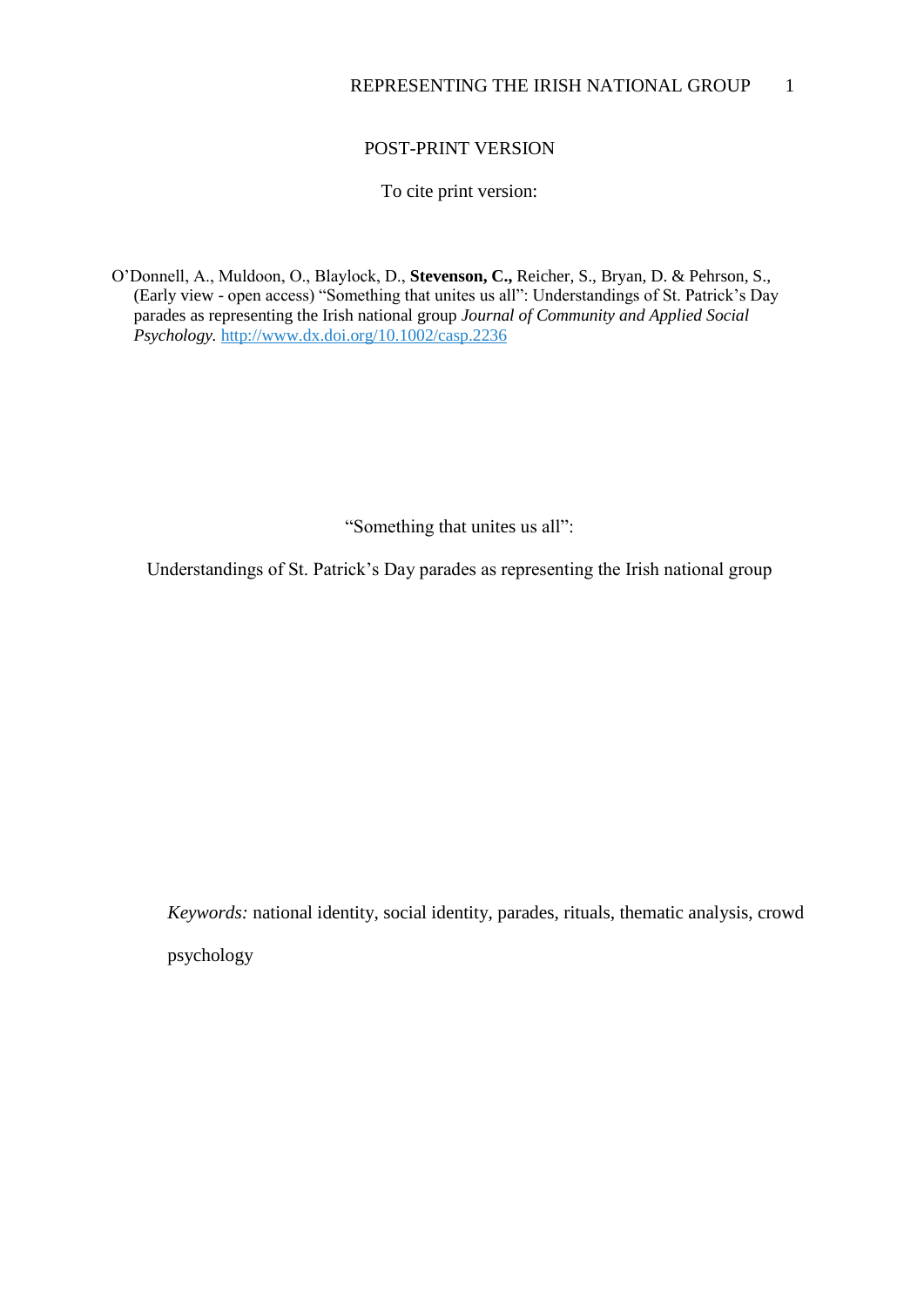#### Abstract

The present study investigates how attendees at national celebratory crowd events – specifically St. Patrick's Day parades – understand the role of such events in representing and uniting the national community. We conducted semi-structured interviews with people who attended St. Patrick's Day parades in either Dublin or Belfast. In year 1, full-length interviews were conducted before and after the events (*N*=17), and in years 1 and 2, shorter interviews were conducted during the events (year 1 *N*=170; year 2 *N*=142). Interview data were analysed using thematic analysis, allowing the identification of three broad themes. Participants reported that (a) the events extend the boundary of the national group, using participation to define who counts as Irish; (b) the events strategically represent the nature of the national group, maximising positive images and managing stereotypical representations (c) symbolism serves to unify the group but can also disrupt already fragile unity, and so must be managed. Overall, this points to a strategic identity dimension to these crowd events. We discuss the implications of these findings for future research in terms of the role of largescale celebratory events in the strategic representation of everyday social identities.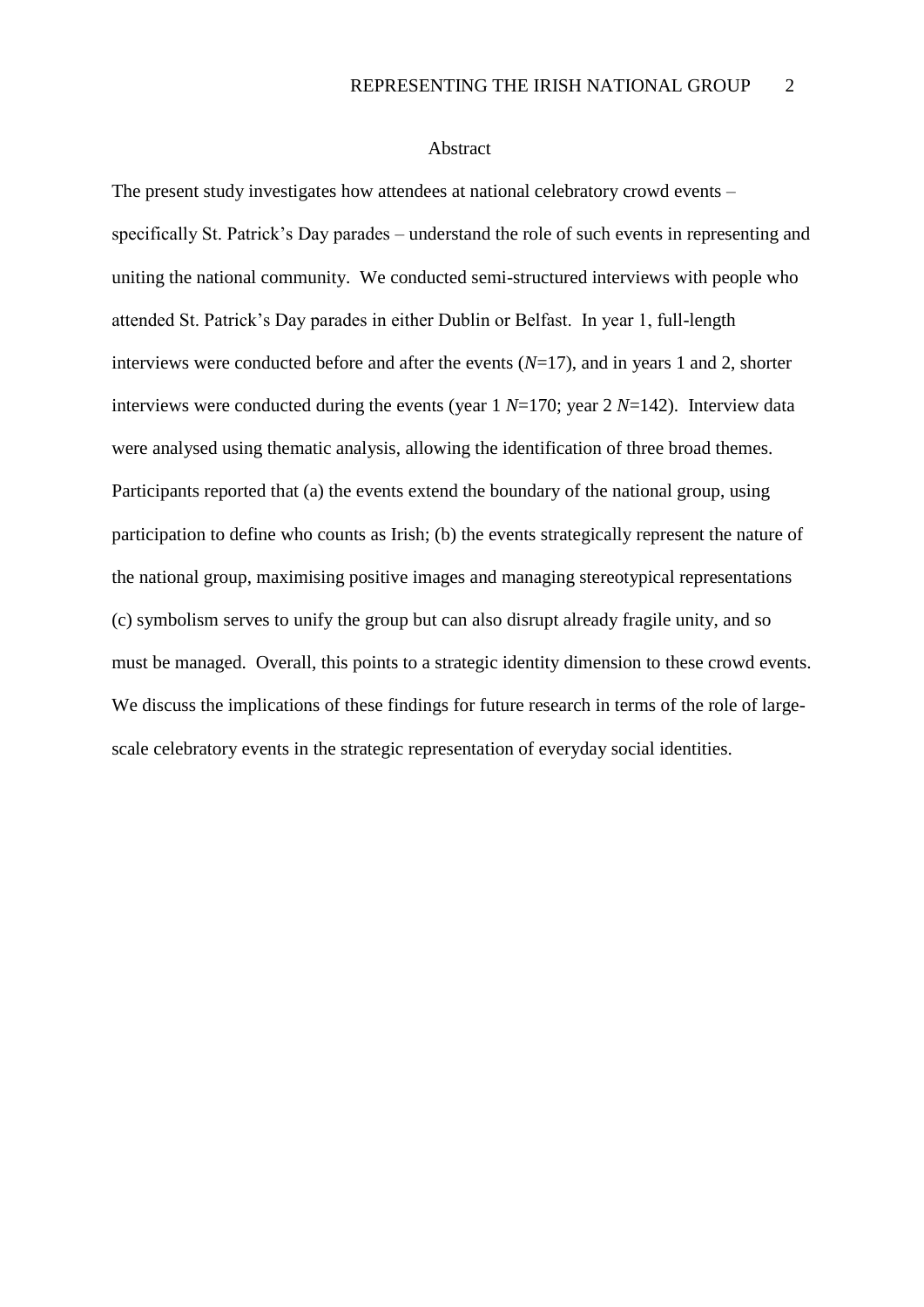## **"Something that unites us all":**

## **Understandings of St. Patrick's Day parades as representing the Irish national group**

To those in Western democratic nations, nationalism, and in particular overt identification with one's own nation, is often associated with triumphalism and ethnocentrism (Binks & Ferguson, 2012; Fenton, 2007). In such settings, overt displays of 'hot' nationalism are something we associate with others (Billig, 1995) – for example those that have a troubled national history, or those within our own national group that have questionable national credentials (Stevenson & Muldoon, 2010). Nationalism is often seen as something exclusive and divisive, leading to discrimination against minorities within the nation and conflict between nations (Brubaker, 1999; Croucher, 2003; Fenton, 2007). As such, talking or acting up one's national authenticity can be counterproductive, allowing accusations of bigotry, of subscribing to 'the wrong kind' of nationalism, and of displaying an "over-heated reaction" (Billig, 1995, p. 37).

One interesting exception to the rule against overt displays of national identity pertains to when nations celebrate and commemorate through parades or rituals attended by large crowds – as nearly all countries do. Here, demonstrations of national identity are acceptable and have a 'taken for granted' quality. This acceptability may come from the fact that such events are assumed to unite the many diverse elements of the nation. They are often carefully managed by state organisations to produce unity, and the sociological and psychological literature suggests that they are successful in doing so (Edensor, 2002; Páez, Rimé, Basabe, Wlodarczyk, & Zumeta, 2013, as cited in Páez & Rimé, 2014; Pehrson, Stevenson, Muldoon & Reicher, 2014). We argue that although collective events involve actively waving flags or painting faces in national colours, they do not fit with Billig's (1995, p. 44) notion of "'hot' nationalist passion" and instead are seen as inclusive, because they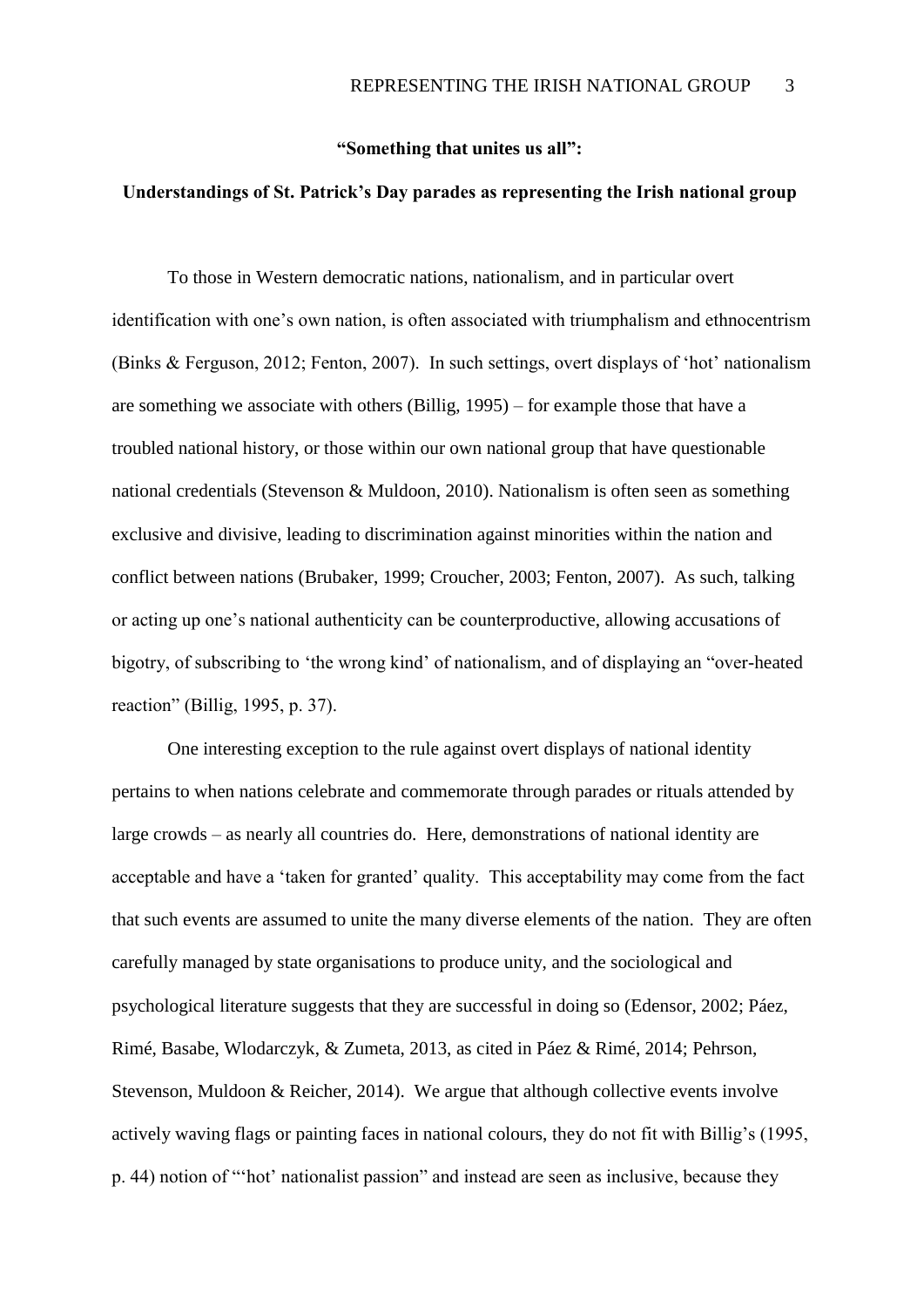involve national groups coming together to represent their nation to others and to themselves (Conway, 2010). They may also seem harmless because in established democratic nations, they are viewed as special occasions (Kong & Yeoh, 1997; Thompson, 2001).

This is not to say that such events are unimportant; rather we argue they are a key site for the construction and representation of national identities. In fact, national identity research demonstrates the flexible, strategic nature of national categories (Reicher, Hopkins, & Condor, 1997). Rather than being fixed or objective, national identities are argued to be constructed and reconstructed (Gillis, 1994) such that identity claims can shift across situations (Abell, Condor, & Stevenson, 2006; Wallwork & Dixon, 2004). As such, the representation of national identity at collective events is worthy of study. Here, we consider whether national celebratory crowd events can be understood by participants as unifying for the national group while not being seen as nationalist in the divisive sense. To address this issue, we aim to investigate how participants understand the role of public collective displays of national identity in representing and uniting the national community, across contexts. We do this by examining views of those attending one particular type of event, the St. Patrick's Day parade, in two locations – one where Irish national identity is assumed and another where it is contested.

## **Background**

Early psychological accounts of crowd behaviour suggested crowd participation led to impulsivity and a loss of identity (Le Bon, 1895/1947). However within social anthropology, organised celebratory events have been termed 'social ritual' and have been argued to allow members of an 'imagined community' to come together and be represented (Durkheim, 1915), and more recently, to embody, reflect and sustain broader social relations (Jarman & Bryan, 1998; Partridge, 1977).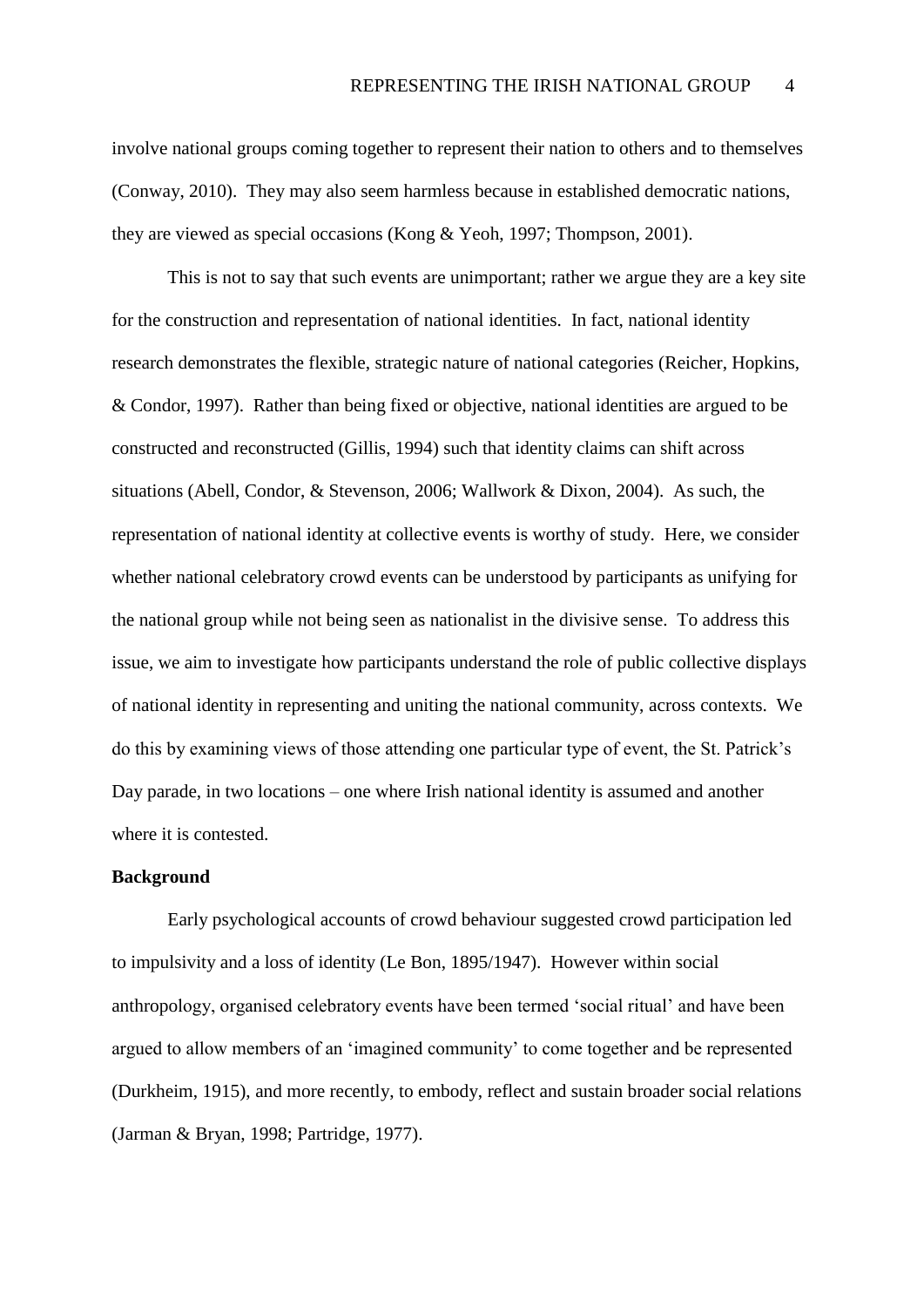Recent social psychological accounts have developed to suggest that, rather than losing identity in crowds, people's behaviour shifts from acting in terms of personal identity, to social identity. This behaviour is determined by the person's current position on the interpersonal-intergroup continuum, which in turn is influenced by social context and the inclusion of self in the relevant group (Tajfel & Turner, 1979; Turner, 1982). Two distinct but related bodies of research within the social identity tradition demonstrate that (a) collective participation in numerous settings can engender a sense of shared identity (e.g., Drury, Cocking, & Reicher, 2009), and (b) immersion in a crowd of fellow ingroup members allows one to fully express that social identity, and to strategically present a certain version of that identity (Reicher, Spears, & Postmes, 1995; Klein, Spears, & Reicher, 2007). So from this general perspective, collective events allow one to feel like an ingroup member and to express this to others.

While research on the emergence of identity at collective events often focuses on crowds coming together to effect social change or to assert identity against another force, or threat (e.g., Drury et al., 2009), recent evidence demonstrates that numerous elements of collective experience, not just threat, can impact on identification – such as synchronicity (Novelli & Drury, 2011; Páez & Rimé, 2014). Indeed, the social identity approach has been applied to celebratory events such as festivals (Neville & Reicher, 2011) and an annual Indian pilgrimage event, the Magh Mela (Prayag Magh Mela Research Group, 2007), which have similarities with the type of event we focus on here.

In any case, even events that appear celebratory and harmonious may include subgroups that would view and represent their relevant identity differently to one another. For example, if, as social anthropologists have suggested, ritual events reflect everyday social relations, existing differences are unlikely to be erased in such a context. Nevertheless, at the Magh Mela, pilgrims of different castes pray and bathe alongside one another, which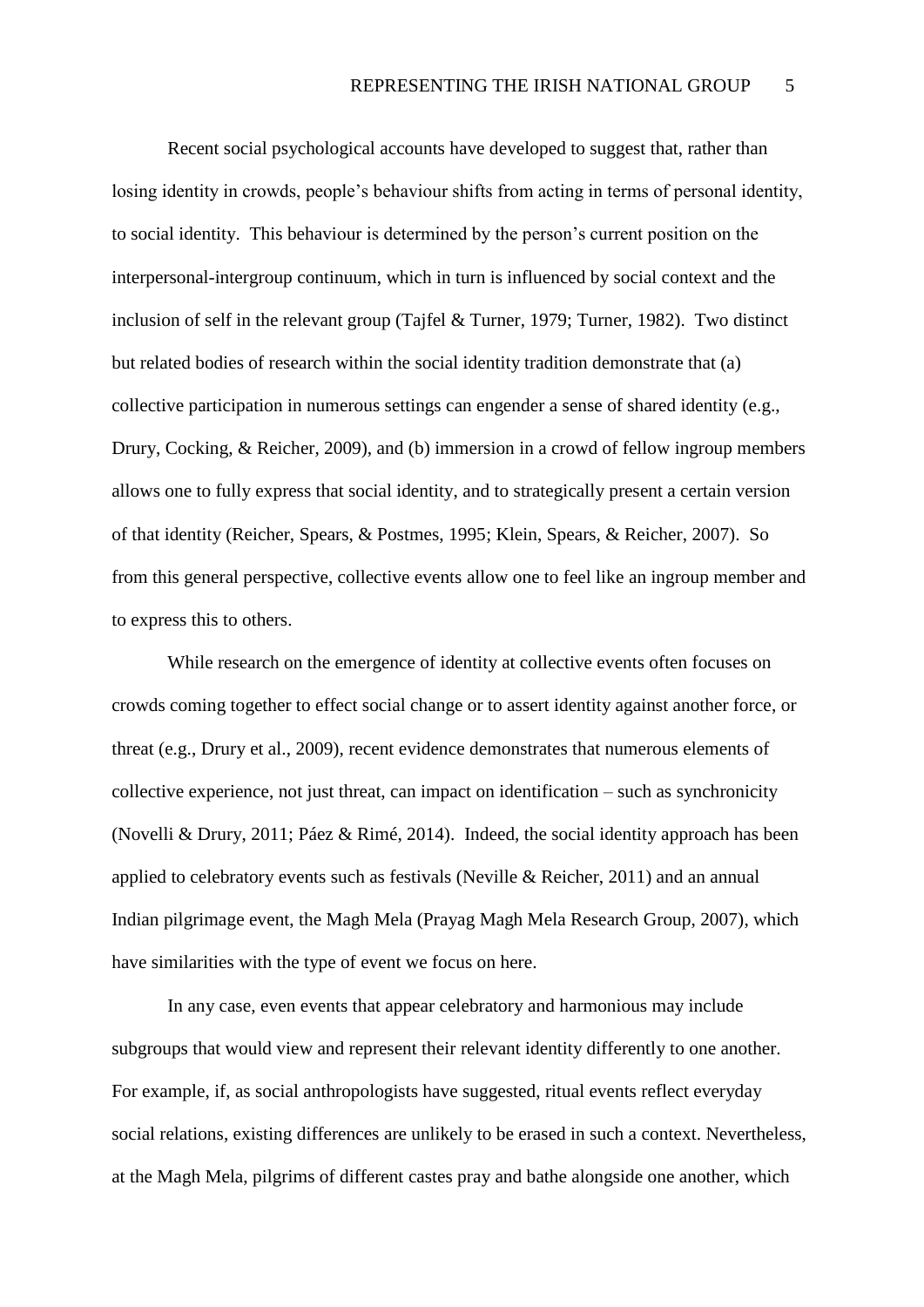implies inclusion. Therefore, we suggest that ritual events, although allowing the recognition that the ingroup consists of several subgroups (Coleman, 2002), may also provide an opportunity to represent a unified group identity. Indeed, they may offer the chance to strategically present the group in this way, as might be predicted by the social identity model of deindividuation phenomena, discussed above (SIDE; Klein et al., 2007). However, because superordinate identities do not necessarily erase within-group divisions, they can themselves become a source of contestation (Lowe & Muldoon, 2014). This raises the question of how events which are built on shared identity deal with identity issues a way that sustains rather than undermines identity. Indeed, what has not yet been studied is how the events are understood by participants to relate to the groups they purport to represent in a broader sense.

## **The present paper**

The data presented here relate to St. Patrick's Day events in Dublin and Belfast. We argue that St. Patrick's Day is an occasion on which Irish people may feel their (national) identity is displayed or even defined. Dublin is the capital of Republic of Ireland, where Irishness is the majority national identity and as such is the assumed national category. The Dublin parade forms part of the St. Patrick's Festival, which was established in 1995 by the Irish government. It is a major tourist attraction, aiming to showcase a modern and creative Ireland (St. Patrick's Festival, 2014), including being inclusive and multicultural (Pehrson et al., 2014). Belfast is the provincial capital of Northern Ireland, a region of the United Kingdom where national identity is hotly contested, and a minority of the population views Irishness as its first preference national identity (Muldoon, Trew, Todd, Rougier, & McLaughlin, 2007). Belfast City Council has been involved with the St. Patrick's Day parade since 2006, and endeavours to produce an inclusive parade in a traditionally divided society. Here, inclusivity relates to the inclusion of Protestants, a group who often do not see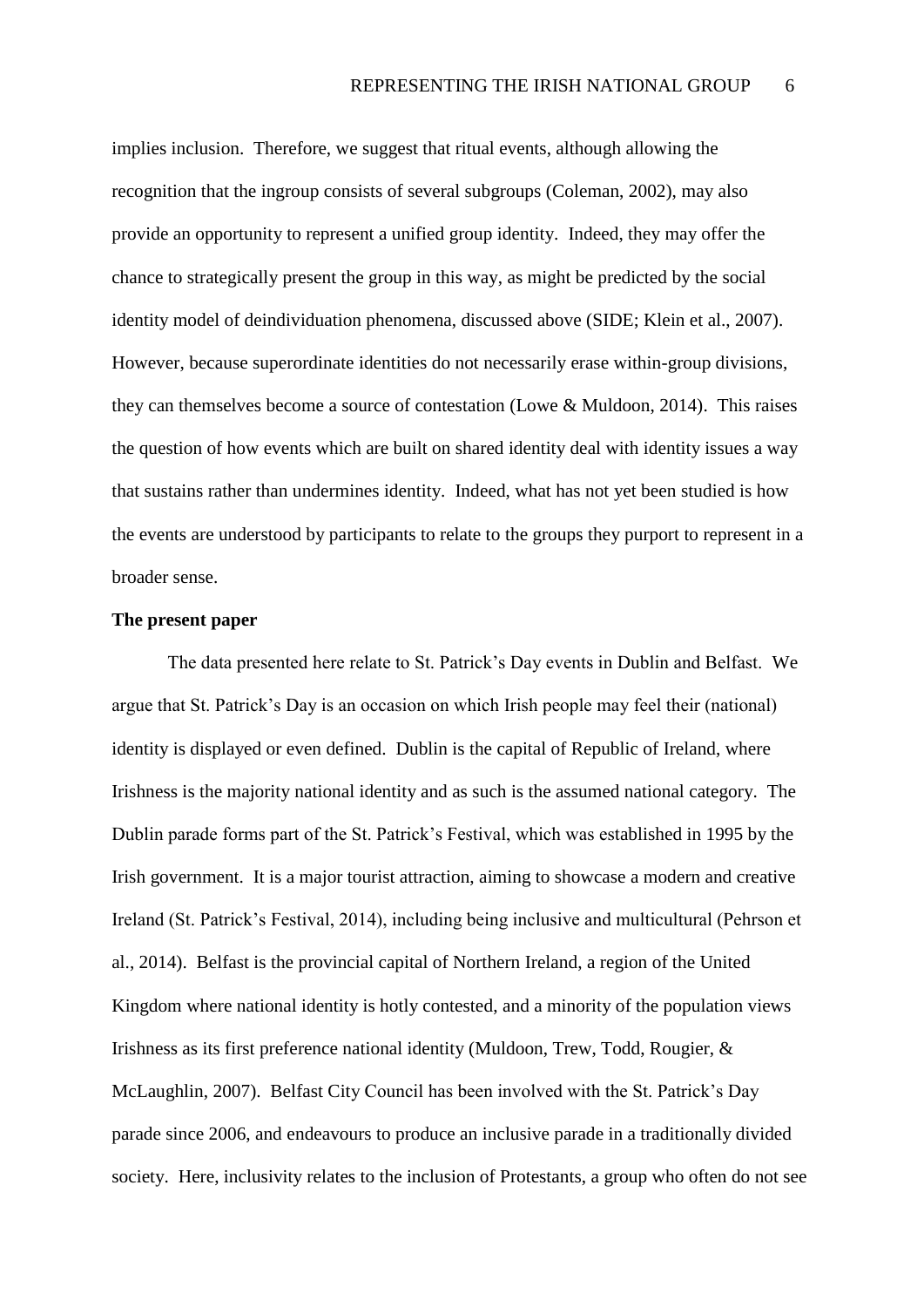themselves as Irish (Muldoon et al., 2007). During the Troubles (a period of conflict between Protestant and Catholic ethno-religious political groups over the constitutional status of Northern Ireland as part of the UK rather than the Irish Republic), St. Patrick's Day celebrations were confined to Irish nationalist/Catholic areas. Events now take place in the city centre, which is intended as a neutral or 'shared' space, and parade organisers are sensitive to the presence of divisive symbols including national flags, which are discouraged.

In this paper we examine attendees' understandings of St. Patrick's Day parades. Our research question centres on how participants understand the role of collective displays of national identity in representing and uniting the national community. In order to investigate whether similar processes may be at play, albeit potentially manifested in various ways, we chose to conduct this research across two different contexts. Given that both events are socially sanctioned, often presented as inclusive (St. Patrick's Festival, 2014) and are not viewed as 'hot' displays of national identity (Billig, 1995), we will address our research question by analysing qualitatively the extent to which both parades are seen to represent and unite the national community, irrespective of context.

### **Method**

## **Participants and Data Gathering Strategy**

Data were collected at the St. Patrick's Day parades in Dublin and Belfast in 2009 and 2010 (four events in total) to ensure adequate data pertaining to each location. We used an interview methodology as we were interested in participants' understandings of the experience of the events in relation to their identity. Short onsite interviews (approx. 5-10 minutes) were conducted with attendees during the parades (year 1 *N*=170; year 2 *N*=142). These provided the opportunity to talk to a large number of participants, and gave us access to participants' thoughts about the events while they were experiencing them. In addition, a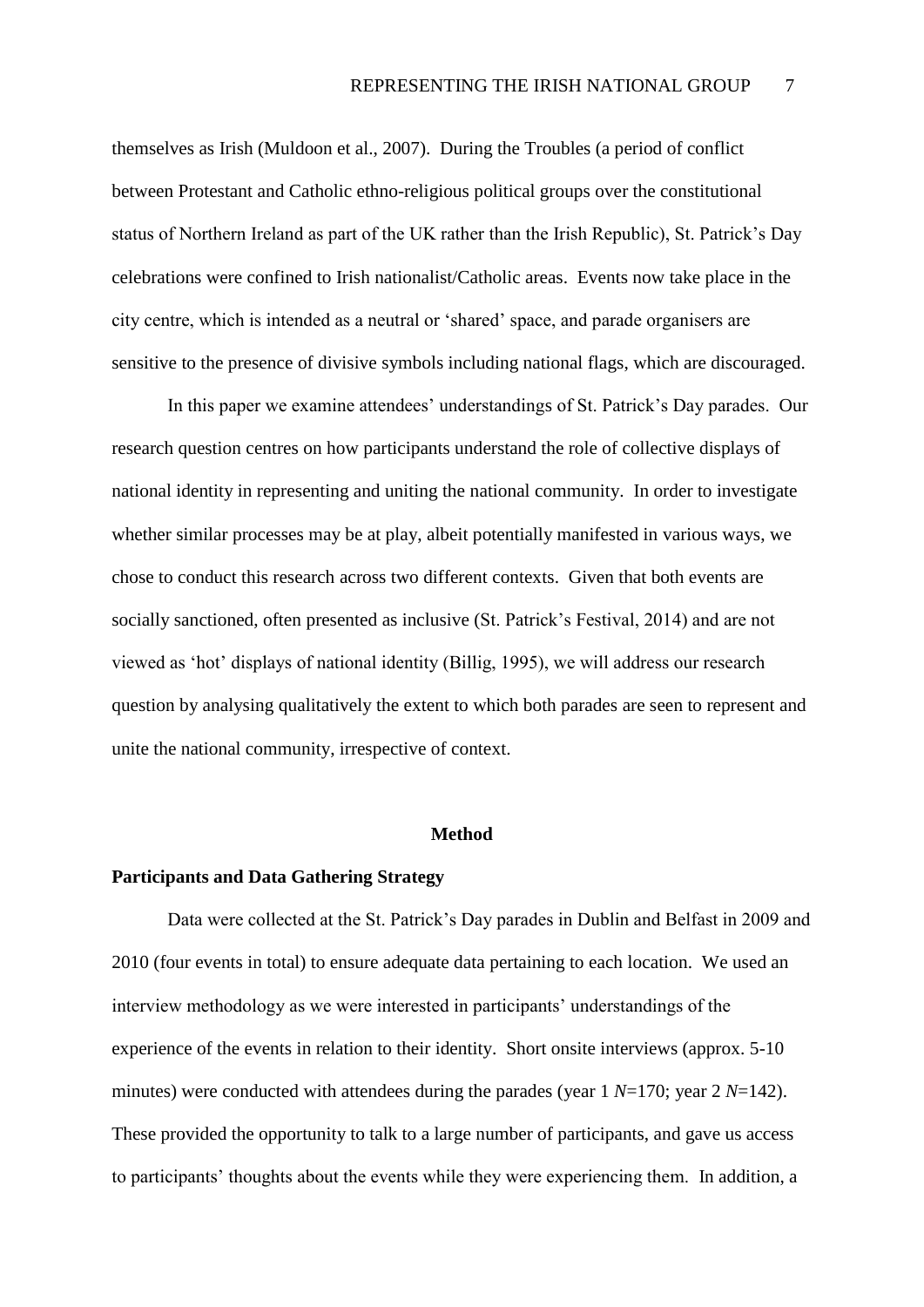small number of in-depth interviews, lasting around 45 minutes, were conducted with parade participants before and after the events (year 1 only; *N*=17), providing more detailed accounts of participants' experiences. These participants were recruited from performance groups and community groups, using the parade organisers as gatekeepers. The collection of opportunistic data before, after and during crowd events allows the researcher to gain understanding of the variety of participants' experiences (Reicher, 1996; Stevenson & Abell, 2011). Similarly, our recruitment of both parade participants and attendees allowed us to access the views of those involved in the representation of Irishness and also those observing it.

Due to the busy, crowded environments where we collected most of our data, it was not always practical to obtain demographic information from our participants, although we collected this information where possible (all available information is given about participants who provided the extracts). We have included nationality information about each participant (Irish, Northern Irish, or non-Irish<sup>1</sup>), and gender information for most participants. We sampled mainly Irish people, but also 'new' Irish<sup>2</sup> and visitors. Rather than interviewers raising and defining the issue of Irishness, nationality was often emphasised by participants; so our focus was whether they raised it and how they defined Irishness.

All interviews were semi-structured. Thus, an interview guide provided a loose structure within which to explore the topics of interest, and participants were prompted to expand on relevant and interesting responses. The interview guide comprised the following topics: (1) why St. Patrick's Day is celebrated, (2) what the parade says about Ireland, (3) the experience of being in the crowd and the nature of relations between people in the crowd, (4) what an ideal St. Patrick's Day parade would be like.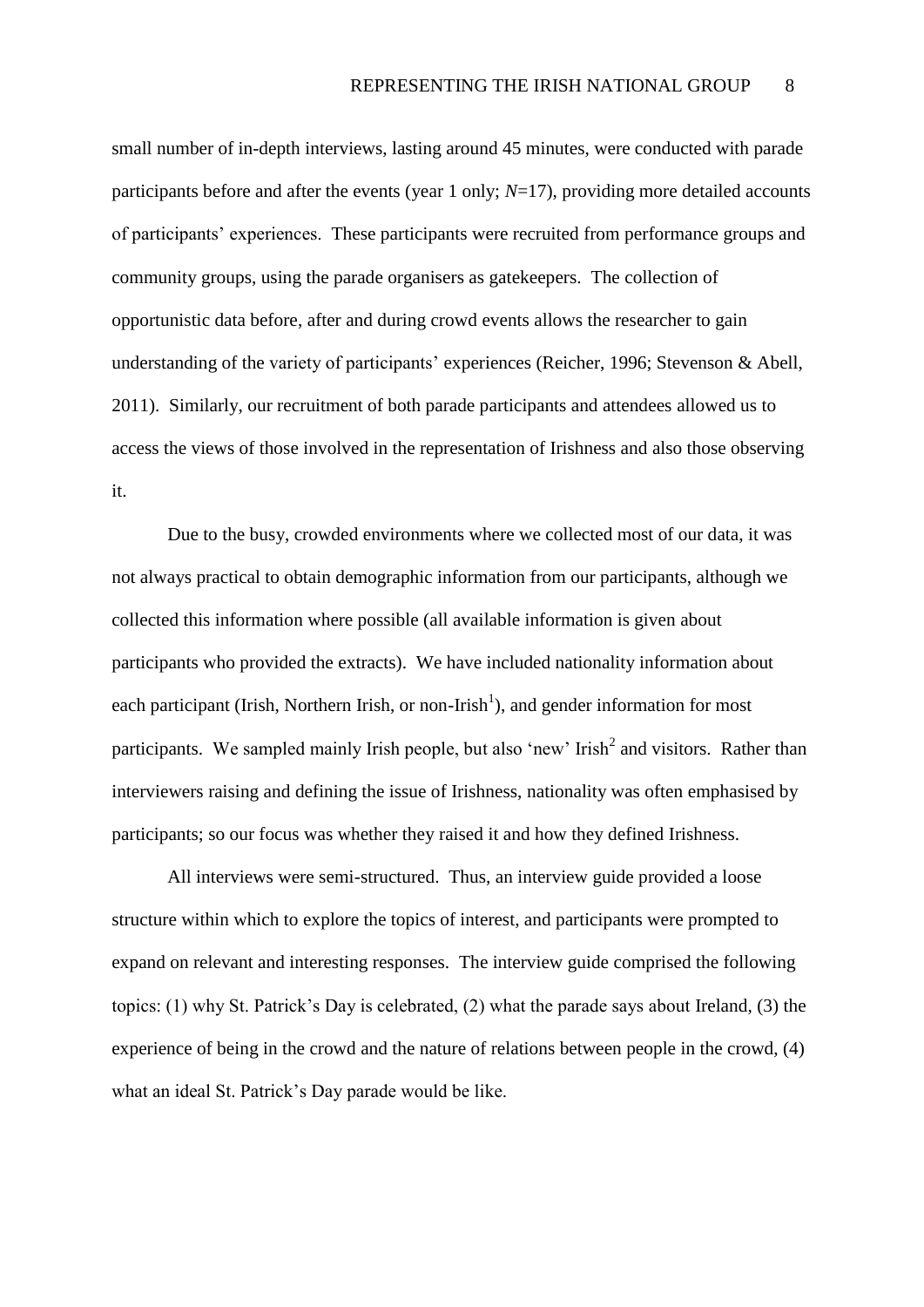#### **Analytic Approach and Procedure**

A thematic analysis was undertaken. Thematic analysis allows the identification and analysis of patterns or themes in linguistic data. This process may form part of many different types of qualitative analysis (Boyatzis, 1998) but is also a technique in and of itself, providing a purely qualitative account of a dataset. It is extremely flexible, and thus facilitated a focus on experiential aspects of participants' accounts at the explicit (semantic) level. It has been used previously to analyse participant accounts of social identity-related experiences (Stevenson, McNamara, & Muldoon, 2014). Our analytic procedure followed Braun and Clarke's (2006) guidelines for thematic analysis.

In year 1, we open-coded our data using the ATLAS.ti software, which enabled coding of utterances relating to similar points. This first level of coding stayed very close to the data, paraphrasing meanings of the utterances and marking any deviant cases relevant to the code. After re-reading the transcripts and reviewing the first level codes, the first and third authors considered how they would be amalgamated by attending to evidence of conceptual commonalities between codes. As a consequence, broader themes were proposed, under which some of the original 50 codes might be combined, but categories were not fixed. Of the original 50 codes, a small number were not included in our final analysis as they did not fit a meaningful pattern. On a final re-read of the amalgamated codes, we wrote detailed outlines of each theme which became the building blocks for the findings presented here.

This synthesis of codes was guided by our theoretical interests into how identity and Irishness in particular was understood and interpreted by participants, the role of context in driving construction of identity at our two sites, participants' declared national identities, and any identity-related talk. Given this broad interest, we did not constrain our analysis to focusing only on inclusive notions of the national group. Further, because our focus was on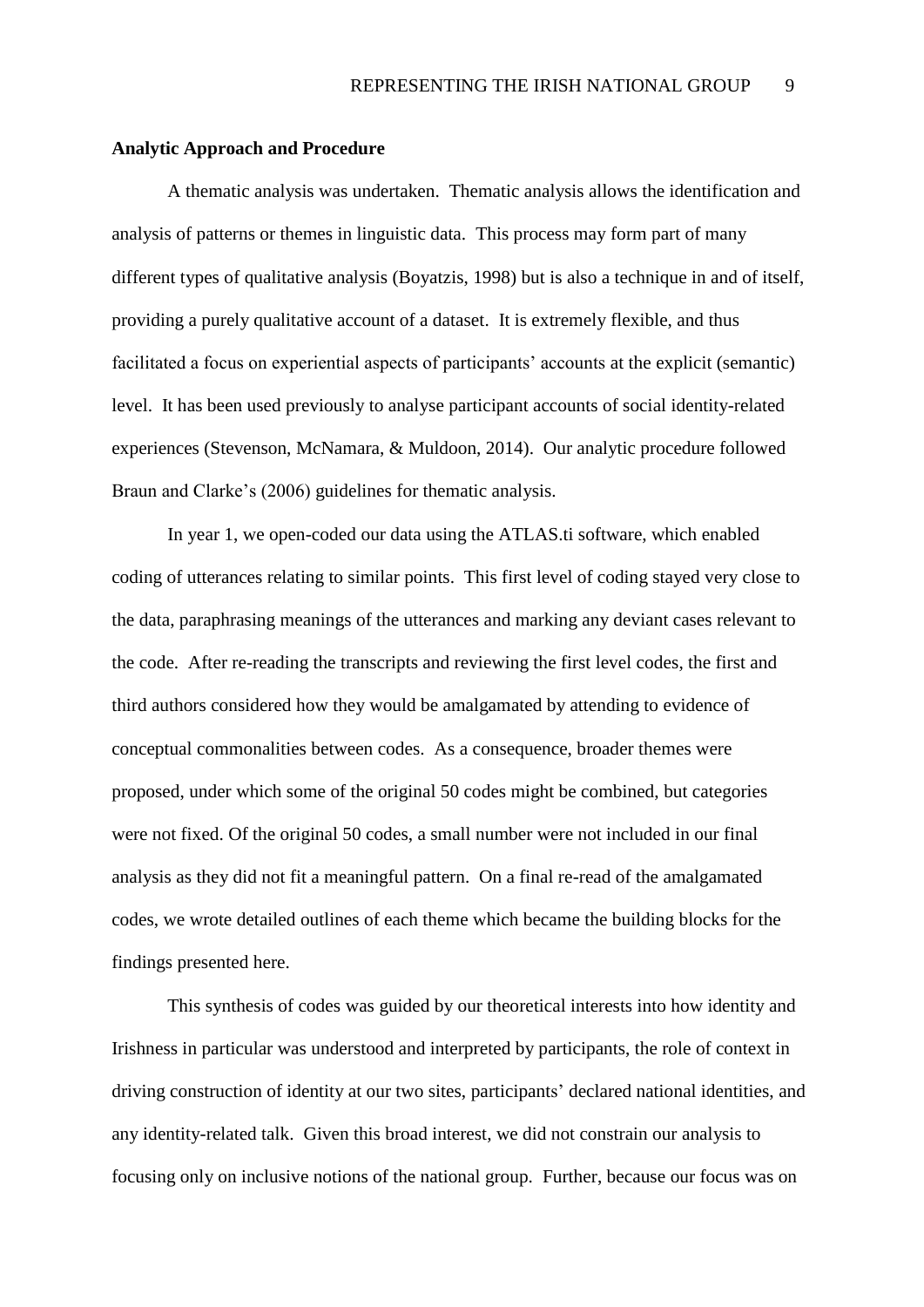participants' understandings of how parades might represent and unite the national group regardless of context, we did not systematically compare the two locations, but rather oriented to whether similar processes might play out in different ways in each context.

#### **Analysis**

Three broad themes were identified in the data. They do not represent a numeric measure of how common a topic was, but rather represent part of the pattern of ways that participants spoke about identity in relation to the events. Each extract is an example of a different way that identity was discussed by participants.

## **1. Extending the Boundaries of the National Group**

Participants made the basic point that St. Patrick's Day was for Irish people. In so doing they defined – implicitly or explicitly – the boundaries of the national category. The event was presented as appealing to all and the national category as highly inclusive, such that shared participation in the events unified the nation. This was counterposed to a state of division and diversity which characterises the everyday life of the nation:

Extract 1: Belfast 2009, onsite interview, Irish male)

*Interviewer:* What does St. Patrick's Day mean to you?

*Participant:* Well, it's just a great day for Irish people to celebrate something that  $-$  sort of  $-$  unites us all. So there's so many things that, you know, separate each other. So this is something that unifies everybody. Together.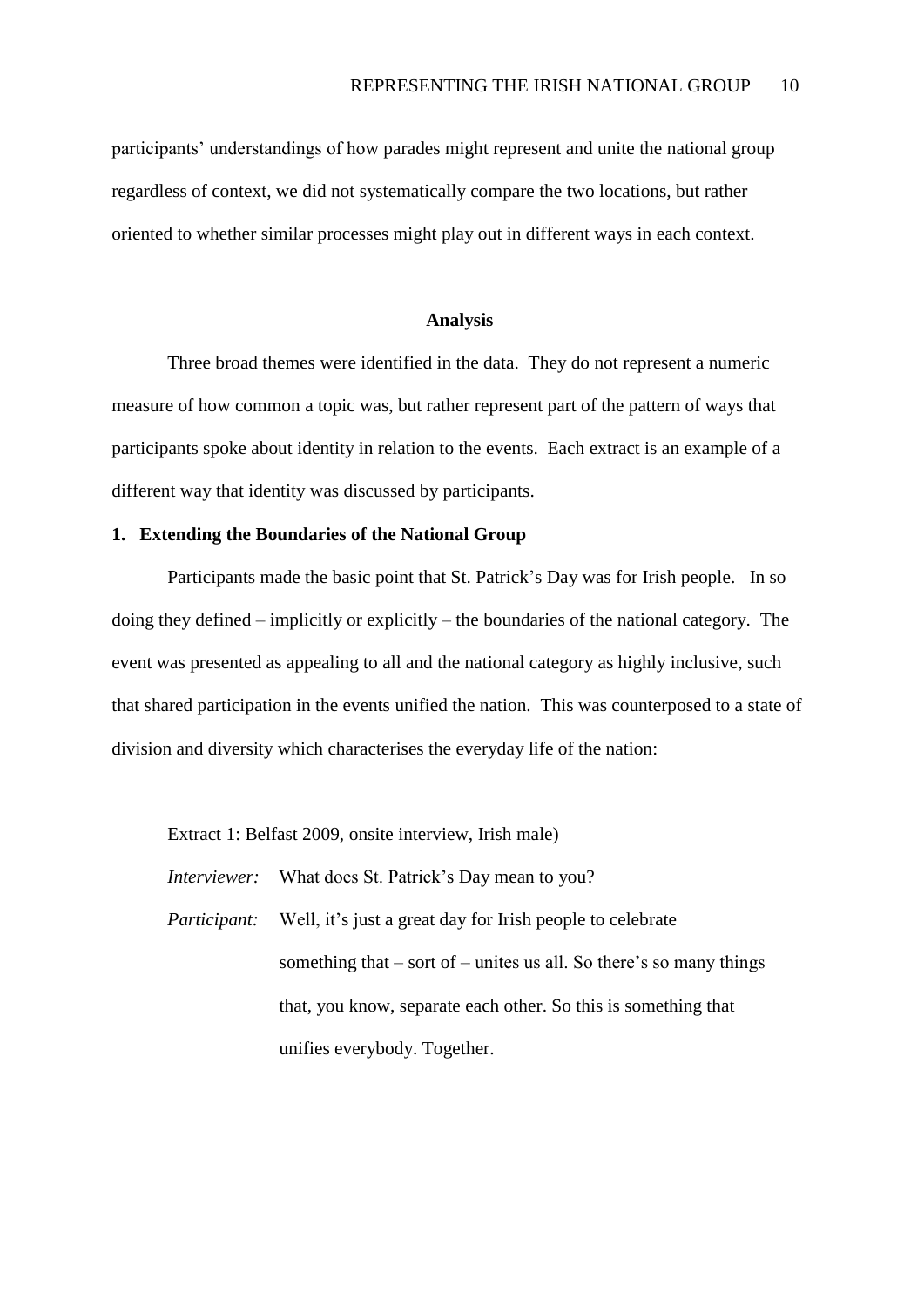The emphasis here is on the way the parade reifies an inclusive and united group. Whilst there is an acknowledgement that unity is fragile, the event and the day itself are seen as having power to unify the diversity within the national category.

The usual boundaries of national category inclusion were stretched. Descent, normally a necessary if not sufficient marker of being Irish, was not viewed as a necessary criterion for inclusion (Joyce, Stevenson & Muldoon, 2013). In the extract below, whilst the entire crowd is presented as Irish, and 'Irish blood' is being celebrated, the interviewee does not go so far as to state that the crowd *share* Irish blood.

Extract 2: Dublin 2009, onsite interview, Irish male

*Interviewer:* Do you feel you have much in common with others here in the crowd? *Participant:* Yeah, there's an excitement. We're all Irish here you know, just celebrating Irish blood, like, you know.

The St. Patrick's Day parade in Dublin is a huge tourist attraction, so attendees cannot fail to see the many visitors from Europe and beyond in attendance. Suggesting that all attendees were of Irish descent is probably a claim too far; therefore including all attendees in the national category must include those of Irish and non-Irish blood.

Evidence for the complexity of inclusiveness comes from a participant in Belfast. The participant, who is Protestant – a religious category traditionally associated with Britishness, which is often positioned as oppositional to Irish in Northern Ireland (Muldoon et al., 2007) – presents the event as something that can represent him.

Extract 3: Belfast 2009, pre-event interview, Northern Irish male *Participant:* What I am saying is does it represent me as a Protestant? No.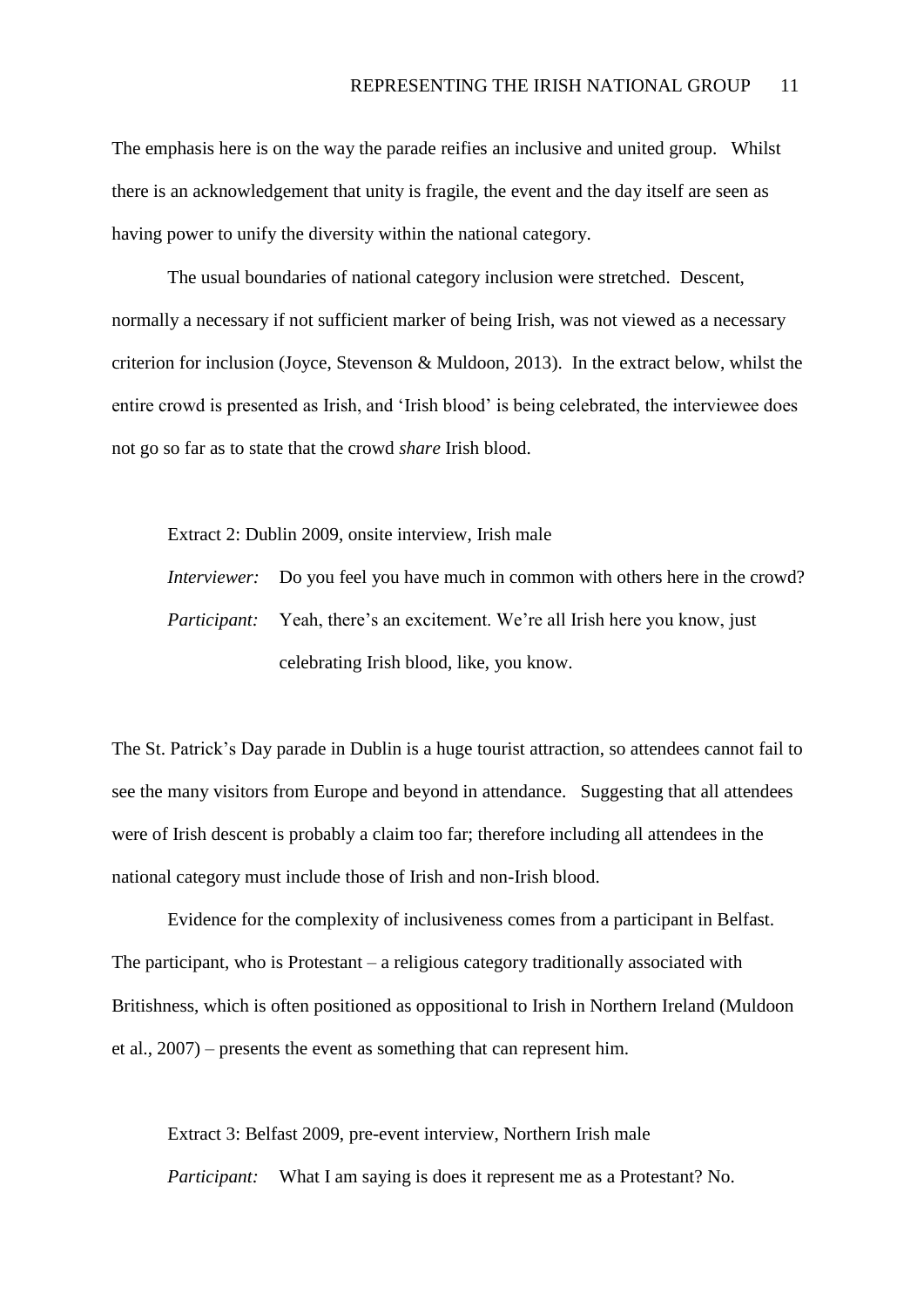Does it represent me as someone who lives in Northern Ireland and has the culture and history of St. Paddy's Day? Yes. Do you know what I mean? So it has to come from your own views. Does it represent me? Does it represent people around me? I would say it doesn't really represent me as such no but at the same time as I said before St. Patrick is for everybody.

Two things are striking here. On one hand, the participant is concerned about whether the nature of the parade gives the right impression of his identity. On the other hand, he is aware that he has different identities with different meanings. Consequently, it makes no sense to ask him if he is represented by an event without asking which of these identities is being represented. However, we see an insistence here that the event transcends communal boundaries. As such, it represents him as someone who lives in Northern Ireland, but not as a member of one of the religiously divided communities therein (namely Protestant). In short, even in this troubled identity landscape, this event is seen as something that can act to represent everyone, irrespective of religious tradition.

## **2. Strategically Representing the National Group**

This theme encompasses the ways the event is used to represent national identity. Participants were aware of the importance of using the occasion strategically, viewing it as an opportunity to project a positive image of the nation and expressing concern with *managing* the way the event represented their national group. Though different concerns were evidenced in Belfast and Dublin, in both contexts a representation of the national category that was singular and positive was believed to yield significant social and political capital, allowing this small nation to 'punch above its weight'. Below, when asked what St. Patrick's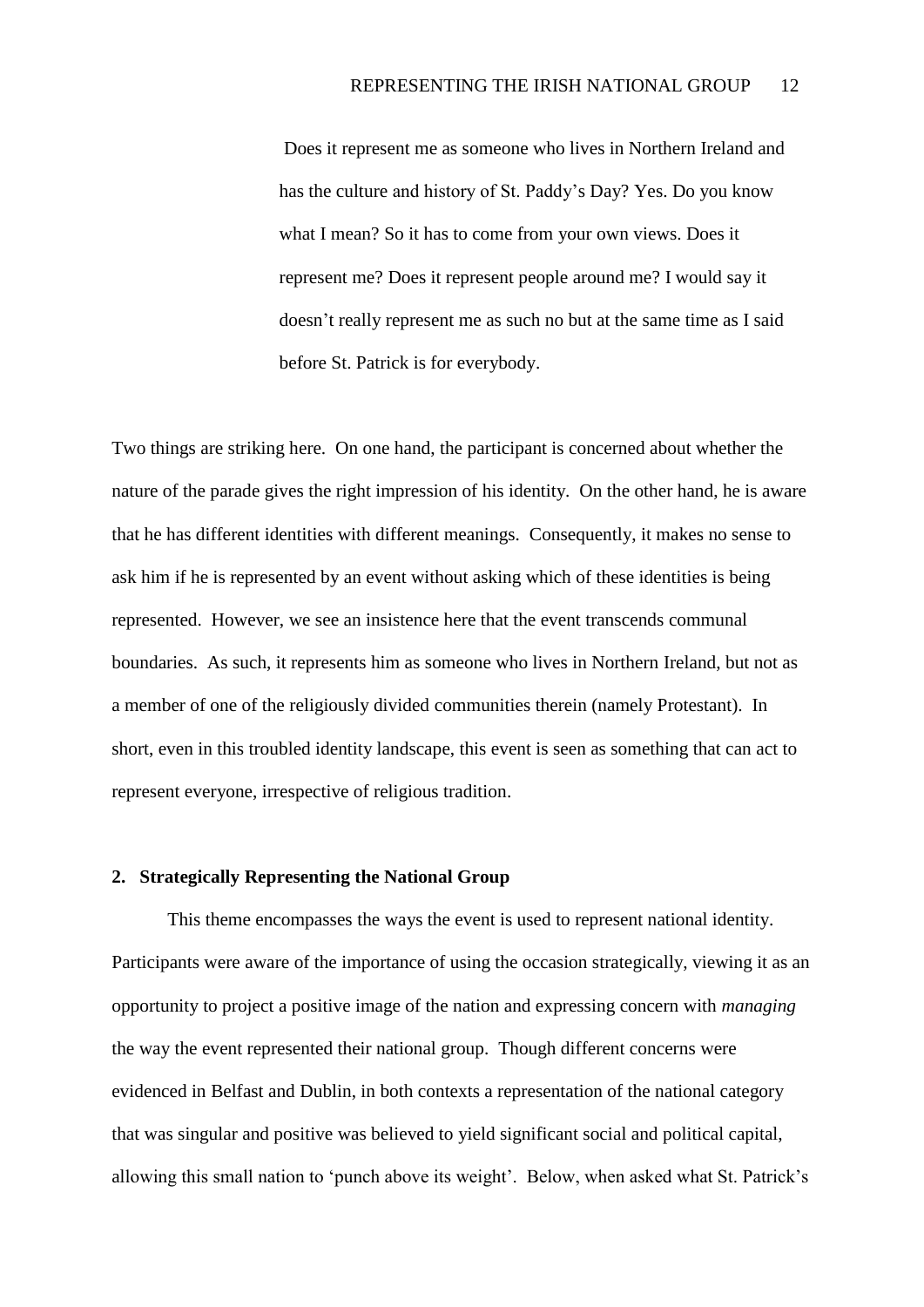Day meant to him, this participant made a light-hearted remark about dancing and fun, but went on to say:

Extract 4: Dublin 2009, onsite interview, Irish male

- *Participant*: The best thing about St. Patrick's Day is it's a world festival, I mean there's not many leaders of any country that get to spend the day in the White House every year. It's a great opportunity, it's something that we've built as well you know, how much money are we going to make today across the world.
- *Interviewer*: Yeah.

*Participant*: I mean its good, for a country that's four and a half, five million, we have a brand that no one else has, it's incredible how well known we are.

The parade is seen to represent Irishness to the world, and indeed it is a rare opportunity because the spotlight of the world is on Ireland. This arguably is seen as important in the Dublin of 2009-2010, which was suffering the ill effects of the global financial crisis.

Participants reported pleasure at the way the events depicted the nature of Irishness. In Belfast, the issue of Irishness has been and remains (to some extent) highly contested. Despite this division and contestation, the event and Irishness are presented as being 'for everybody'.

Extract 5: Belfast 2009, onsite interview, Irish females *Interviewer:* Do you think it's inclusive to different people in Belfast or is it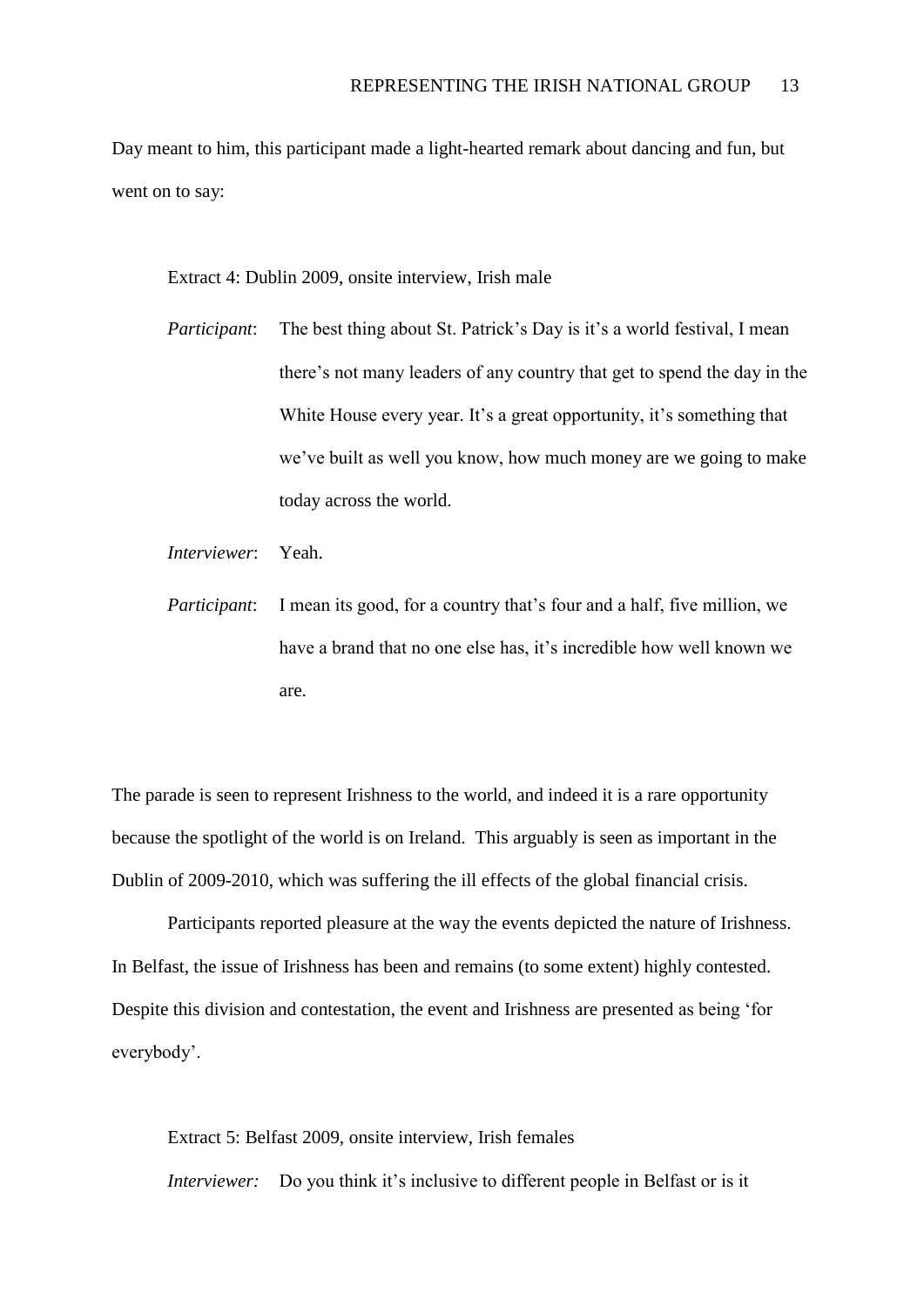only one community?

*Both:* No, it's for everybody.

*Participant 1:* Everybody.

*Participant 2:* It's all cultures... St. Patrick was Irish anyway.

*Participant 1:* Exactly. So it's for everybody.

It is remarkable that merely mentioning the possibility that the parade may be for one community (by implication, Catholics more than Protestants) leads to four successive rebuttals involving both participants. They vehemently reject the notion of division or exclusivity. The inclusion of 'all cultures' allows everyone to have ownership and participation in the event, resulting in a shared sense of community and cohesion. The cultures of the divided communities are presented as varieties of an inclusive Irish culture.

Indeed, the awareness that the nation was represented by the event meant that participants became concerned with *managing* the way the event represented their national group. These strategic concerns were linked to the ambient concerns of the context, North and South. We argue that the most problematic representations are those that may reinforce negative stereotypes of the Irish, thus these are policed most carefully. So in Dublin, for example, we see concerns about drunk and disorderly behaviour. In the following extract, the participant is content with the representation of Irishness which is communicated by the parade – but less so with those watching it.

Extract 6: Dublin 2009, post-event interview, Irish female

*Participant:* There was a couple of Australian tourists drinking cans in the street at three in the afternoon and it is like "No, no, no that is actually illegal, you can't do that here because you think you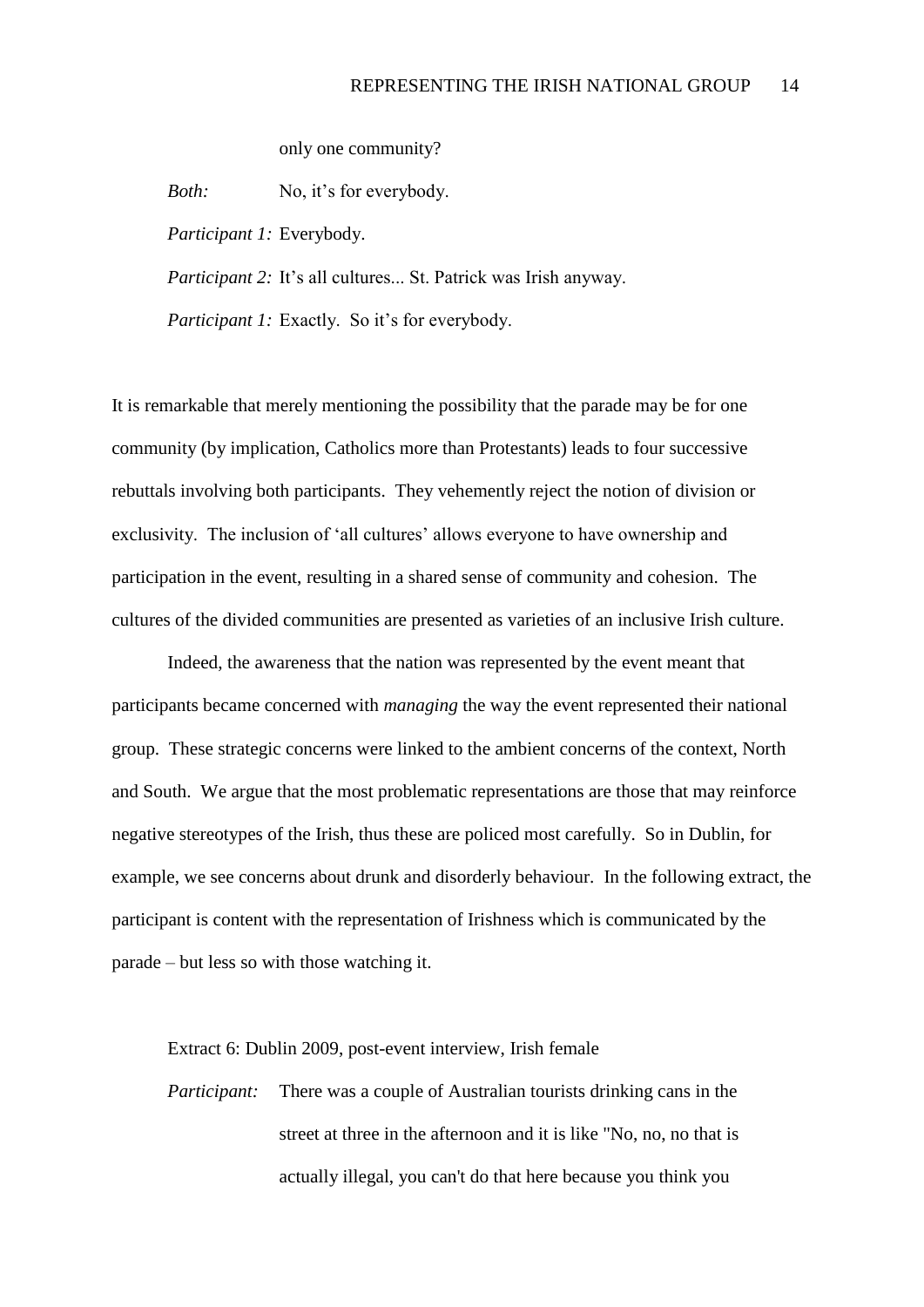can". I don't know why I am so defensive about it. I don't want them to just see Ireland that way you know what I mean? We're so much more than that.

The participant's claim that the perpetrators were not Irish is in many ways central to the narrative. Contrary to the notion that everyone in the crowd shares Irishness, these crowd members are Australian. From her perspective they had failed to understand the normative constraints on their behaviour at the event, and consequently presented a danger that was entirely representational. The need to avoid consolidation of negative representations is writ large, and indeed the final sentence could be read as the representational rationale for the parades: "We're so much more than that".

In Belfast, representational concerns centre around the possibility that disorder will arise as a consequence of sectarian animosities. The extract below comes just after the participant has spontaneously mentioned that those attending the parade are "*all here for the one thing*". The interviewer picks up on this, and refers back to the similarity of something said by a previous participant:

Extract 7: Belfast 2010, onsite interview, Irish

*Interviewer:* Now they were saying all the people are here for the one thing, they also say that there are different representations of Ireland here and some they agree with and some they don't agree with, is that a sentiment that you would go along with?

*Participant:* Well, it's one interpretation of Ireland, there can be quite other serious things if you know what I mean. But this is a fun carnival today. The atmosphere is portraying Ireland.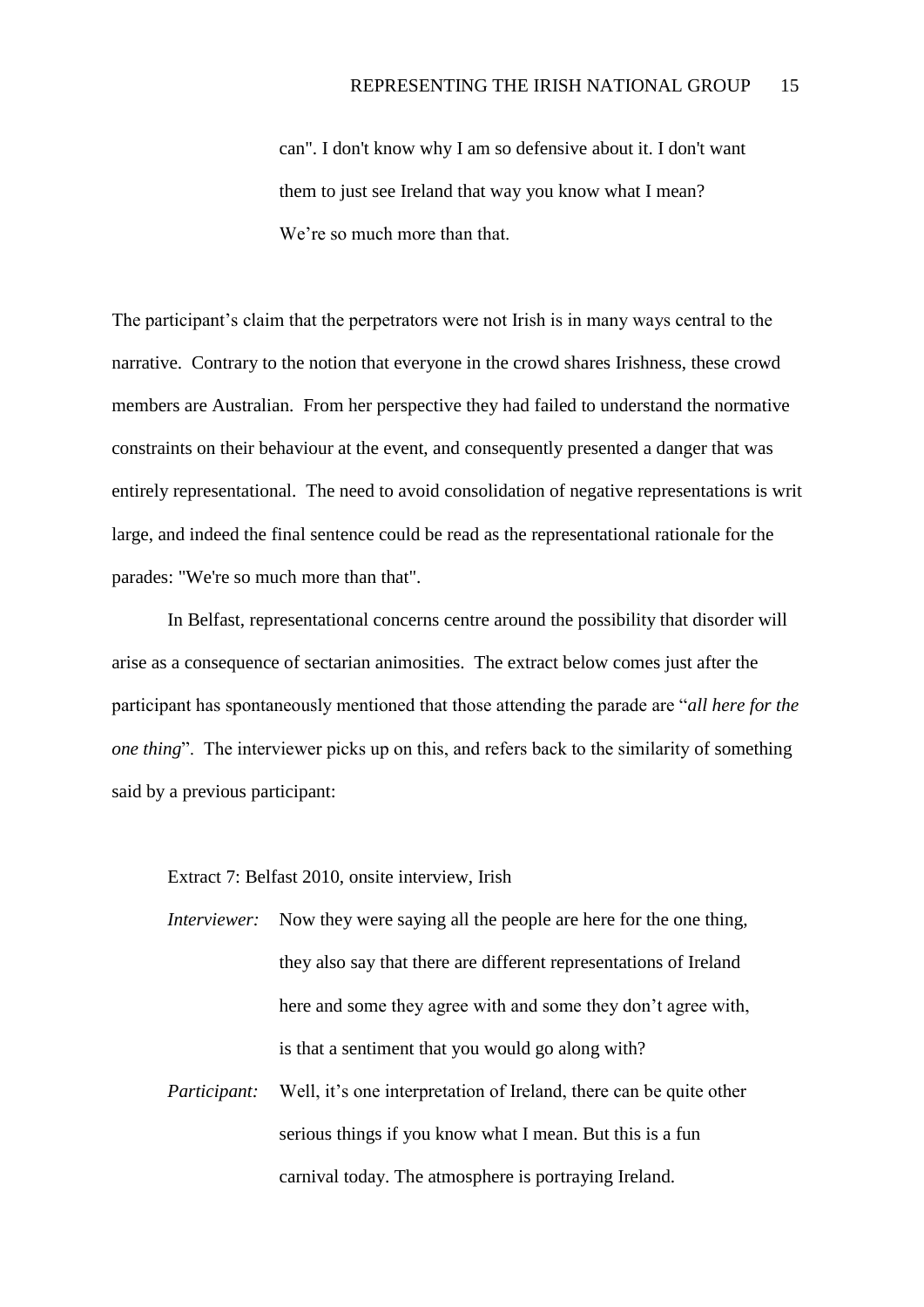- *Interviewer:* How would you say that it does portray Ireland then? Or this section of Ireland?
- *Participant:* Um, that everyone is out to enjoy the patron Saint's day and shake off all our worries and cares. Absolutely.

The participant speaks in highly coded terms – indicating that there are normative constraints around what should be spoken in this context. Recalling Extract 5, we might infer that the 'serious things' which remain undefined are the sectarian divides and conflict associated with Belfast.

Taking these several representations together, the important thing is the way in which the parades challenge negative representations of Ireland and replace them with positive images. It is clear that there is strategic social and political value in attuning to the positive, unifying elements of the same national identity, and that this can be used to combat negative representations associated with both contexts.

## **3. Symbolising the National Group**

Symbolism, particularly flags, played an important role in communicating shared identity within the group, as in the extract below which mentions the Irish tricolour and the use of the national colour, green, in the Dublin parade:

Extract 11: Dublin 2009, onsite interview, Irish female *Interviewer:* Do you feel you have much in common with others in this crowd?

*Participant:* Yeah because we're all here to celebrate the one thing, which would be, you know, St. Patrick and to be Irish. When you look around and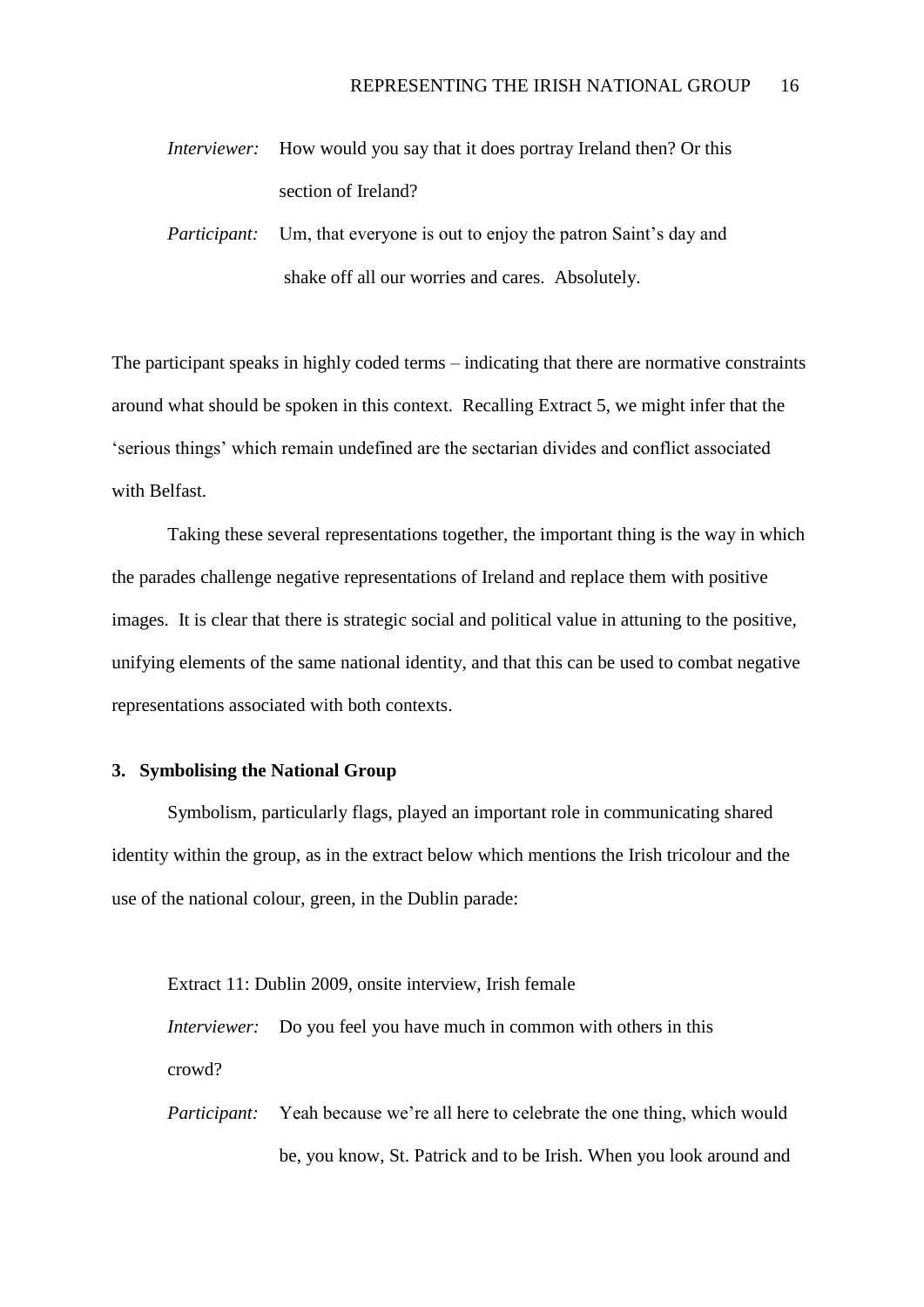you see so many people wearing green and tricolours and all of the rest of it, you know. You know that they're proud to be wearing that sort of stuff.

Here, the common and uncontroversial use of symbols leads to the assumption of shared purpose (everyone is celebrating Irishness) but also shared experience (everyone is feeling the same thing – pride). Indeed, shared symbolic practices are sufficiently powerful to draw non-nationals into the group and allow them to partake of collective unity. When one participant was asked during the Dublin parade "do you feel included in the day?" he replied: "Yeah for sure, I am wearing the Irish flag, although I am not Irish and these guys [gestures towards his friends] all wear Irish stuff so I think we are yeah" .

The role of symbolism in relation to unity was much more controversial in Belfast. Here there seemed the ever-present possibility of division, which could undermine the experience of unity. Because religious and national identity in Northern Ireland are often conflated (Muldoon et al., 2007), Irish nationhood and its symbols – particularly the tricolour flag – becomes highly political (Bryan & McIntosh, 2005).

Extract 10: Belfast 2009, post-event interview, Northern Irish female

*Participant:* A lot of the groups went all out in the parade ehm to fly, both the tricolours or have themselves wrapped in them, and... I just felt that we were the outsiders in it all, and that, we really didn't belong there.

Displaying the flag serves to make Protestants feel excluded and here we see a Protestant member of the crowd reporting this. Issues around flags and symbols remain a political hot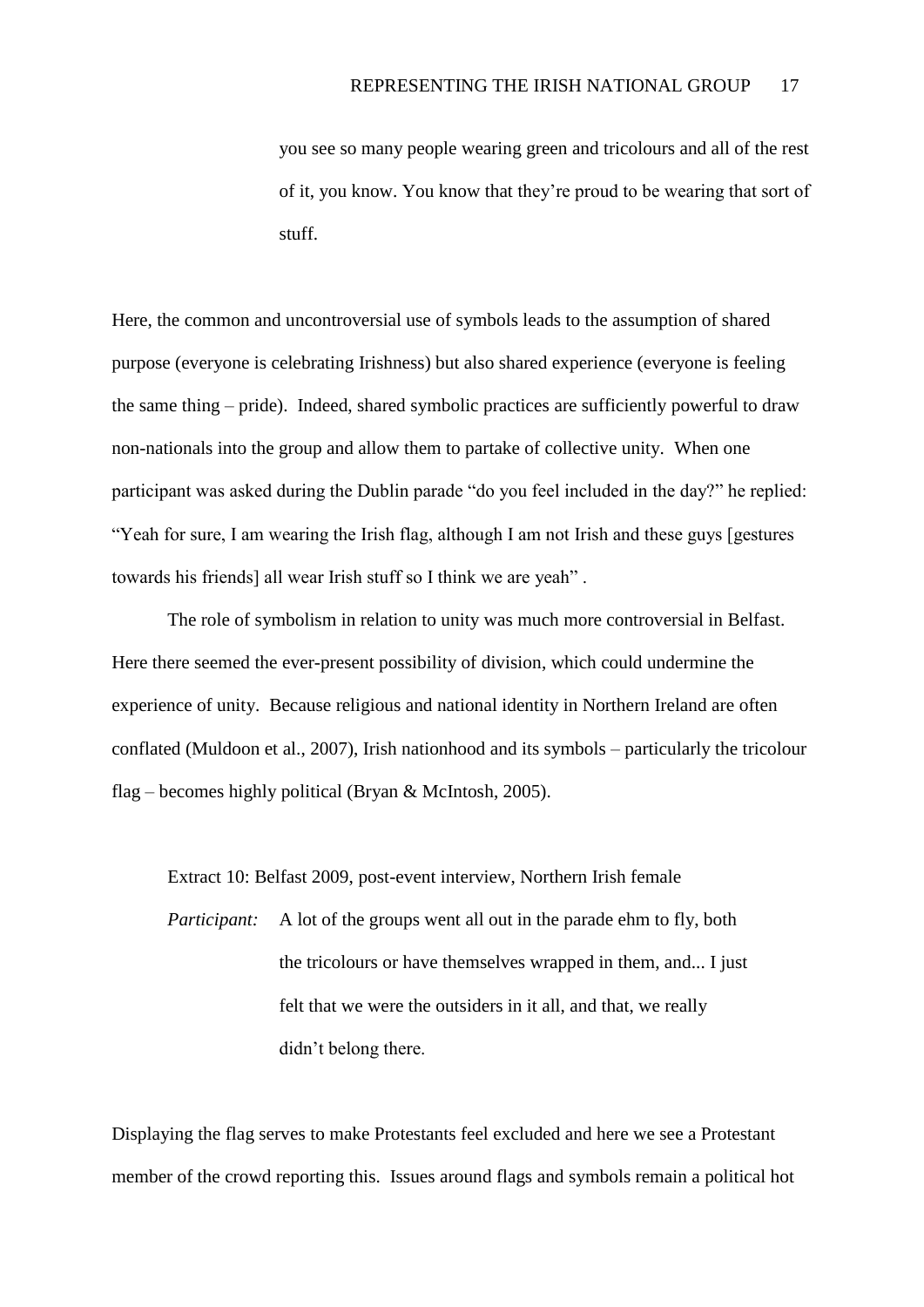potato in Northern Ireland and here we see their power to undermine a fragile unity that emerges at this event.

#### **Discussion**

The current study investigated how participants understand the role of public collective displays of national identity in representing and uniting the national community. It explored understandings of how Irish national identity is represented at St Patrick's Day parades in both Dublin and Belfast, in order to determine how such understandings are expressed, across two contexts. Our findings evidenced three main ways in which participants spoke about issues of national identity in relation to St. Patrick's Day events. *First*, the events are seen as having the ability to set the boundaries of the national group at their widest and most inclusive, having a unifying function. *Second*, the events are understood to offer an opportunity to strategically represent the national group to the wider world. This was evidenced both in terms of the opportunity to present a positive image of the national group but also managing potentially negative stereotypical representations. *Third*, the presence of symbols such as flags play an important role in communicating the relevant identity to those present, serving to either unify or divide attendees, depending on whether Irish identity is obvious and uncontroversial (as in Dublin) or at odds with the official State identity (as in Belfast).

Participants' understandings of the events as functioning to extend the boundaries of the national group and unite those who ordinarily might not feel united, speaks to the existing literatures on understandings of national identity and on the way collective events represent existing identities more generally. That the exact meaning and composition of national identity can be considered to shift is in line with previous research demonstrating that national identities are constructed and reconstructed through interaction and negotiation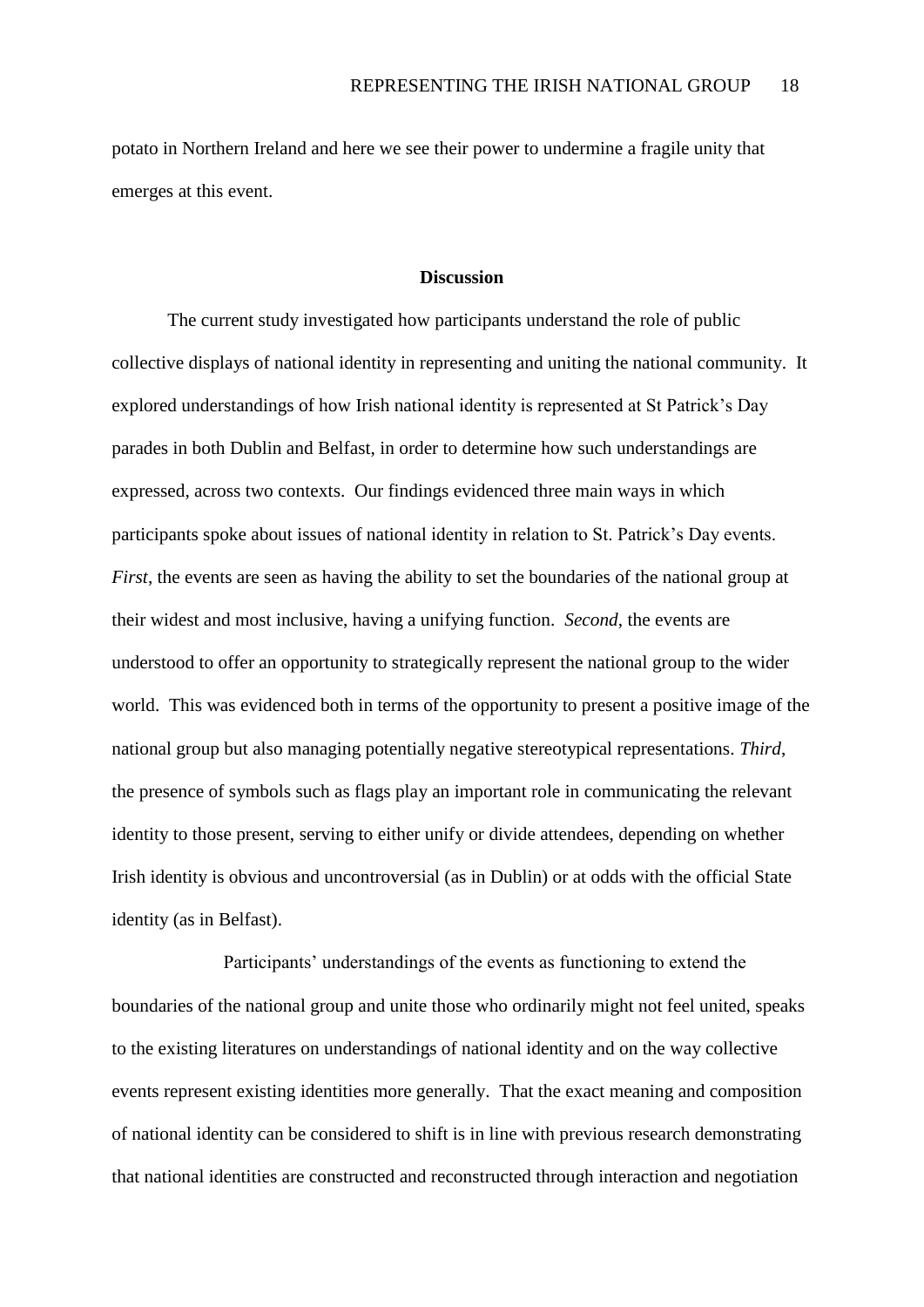(Abell et al., 2006; Gillis, 1994; Reicher et al., 1997; Wallwork & Dixon, 2004). The events were seen as an opportunity to unify the national group, while still recognising that on an ordinary day, divisions might exist within the group, or indeed, those from outside the national group might not be invited in. Interestingly, it was acceptable to 'claim' Irishness, despite the fact that this has previously been shown to undermine perceived authenticity (Stevenson & Muldoon, 2010; Joyce et al., 2013). As such, our analysis complements earlier findings showing that collective events have a unifying function (Páez & Rimé, 2014), but also extend recent important work by social identity researchers (e.g., Drury et al., 2009; Neville & Reicher, 2011; Novelli & Drury, 2011) and from other social science disciplines (e.g., Jarman & Bryan, 1998) by further elaborating our understanding of the relation between everyday understandings of identities, the way they function at 'special' events such as parades, and indeed how this might relate to existing social relations and indeed divisions. It may be that celebratory events can be regarded as 'embodied arguments' about identity; domains where the question of 'who we are' is contested and produced. This is clearly an intriguing issue for further research.

Further building on these findings, our analysis suggests the events are also seen to strategically represent the national group to the wider world. The existing literature describes national collective events as highly specified, rehearsed performances intended to convey a particular image of the nation (Edensor, 2002; Kong & Yeoh, 1997) and official communications illustrate that parade organisers have a particular vision in mind (St. Patrick's Festival, 2014). It is interesting to note that those attending the parade also consider it to have this strategic function – perhaps fitting with previous claims that those attending this type of event are actively involving themselves in group representation (Conway, 2010). That is, in a country where there is a history of violent nationalism, participants consider that performances must be managed to ensure that the divisive and difficult elements of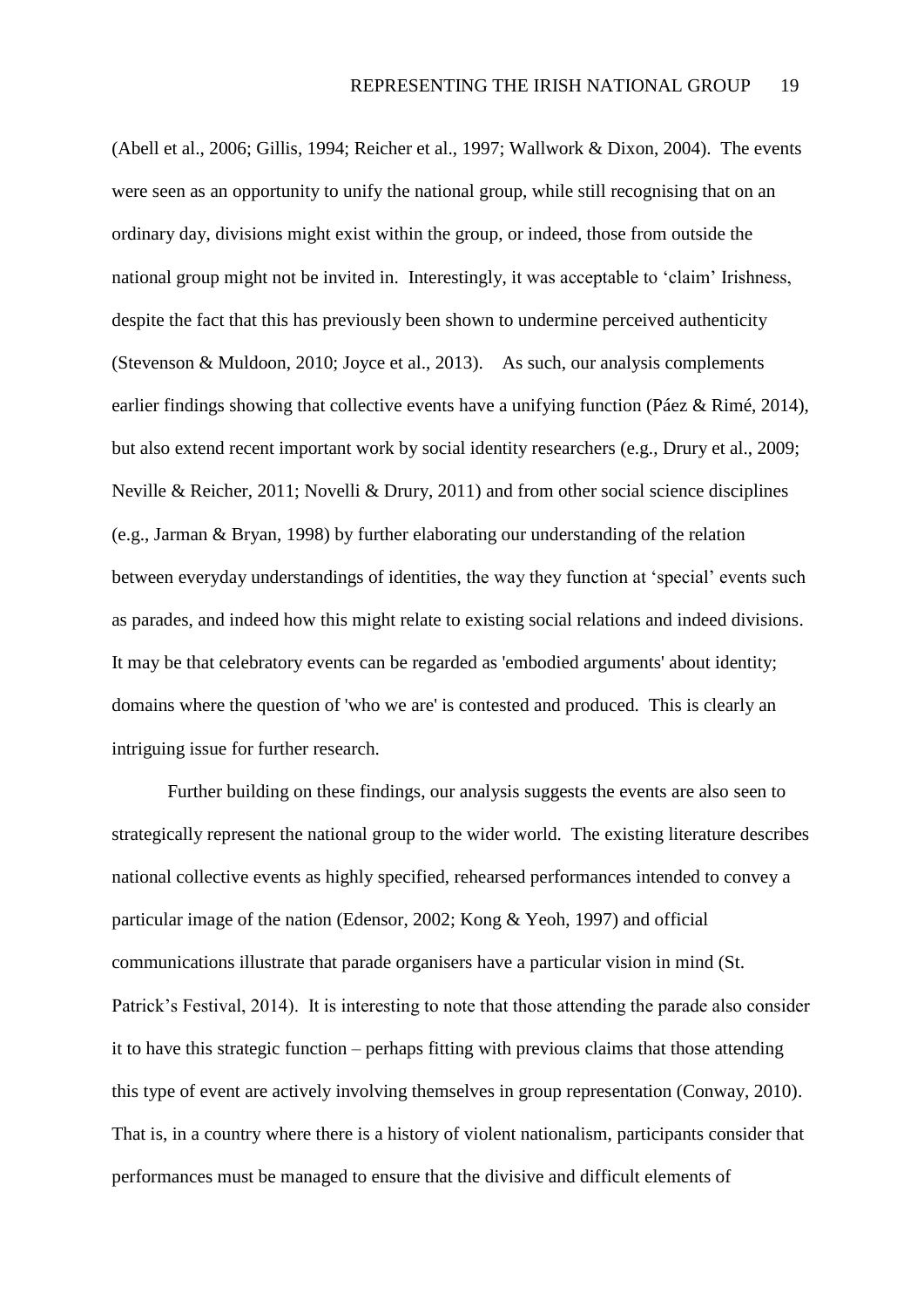nationalism do not materialise. The desire to avoid appearing divisive fits with literature suggesting that exclusive or ethnic nationalism is viewed as unpalatable in Western democratic nations (Billig, 1995; Binks & Ferguson, 2012; Brubaker, 1999). Moreover, the aversion to confirming negative national stereotypes is in line with previous findings suggesting that British people find negative national stereotypes embarrassing and dislike the notion of potentially confirming them (Fenton, 2007). The current finding extends this to the strategic representation of the national group in collective events. In demonstrating this empirically, we also build upon theoretical work from the SIDE perspective suggesting that collective events allow the opportunity for crowd members to strategically represent their group in particular ways (Klein et al., 2007).

Of course, the events were not seen as representing the national group only to those outside. In particular, the use of symbolism was seen as playing an important role in communicating the identity of the national group to those present. Our findings fit with existing theorising which suggests national groups provide a sense of community which is dependent on the use of symbols (Croucher, 2003). Indeed, the use of such symbols was experienced as unifying in Dublin, a context where Irish national identity was uncontroversial, even for those not usually included within the national group, which relates back to our first main finding. However, the very same symbolism could also serve to indicate difference and undermine unity in Belfast, a context where national identity is less taken for granted (Muldoon et al., 2007).

Broadly, then, our analysis addressed our research question by evidencing how participants understood these collective national events as offering an opportunity to celebrate the national group in a way that was inclusive and therefore not frowned upon, and to strategically present this type of representation to those present and those further afield. Moreover, it demonstrated how the representation of the national group at the events was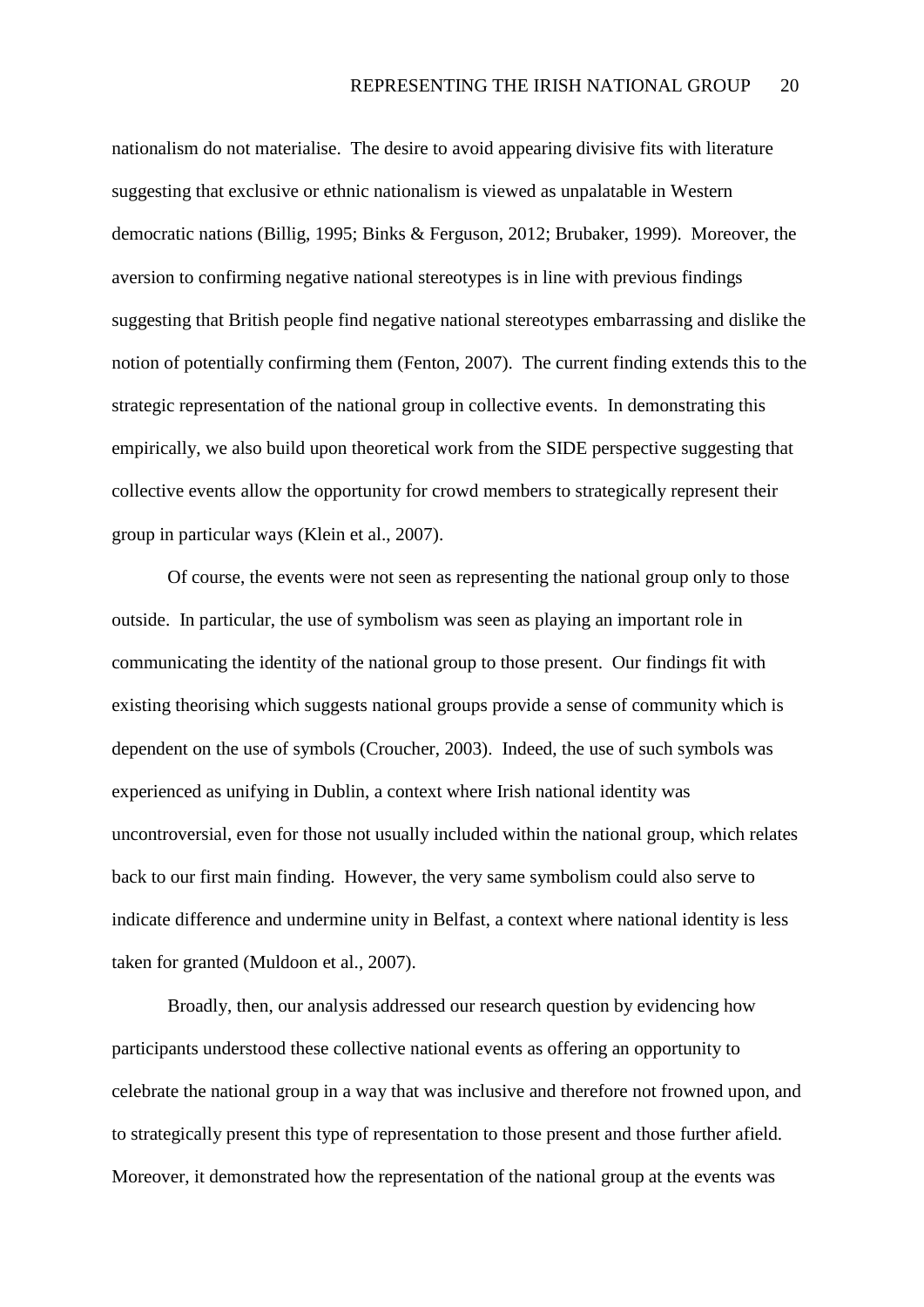seen as relating to understandings of national identity more generally. Although these parades are examples of mundane celebration, the potential for national identity to become 'hot' is always present (Billig, 1995). In light of this, each event functions to portray a particular version of national identity, and the appropriateness (or not) of identity performances are noted and policed throughout by those taking part.

#### **Limitations and Future Directions**

Given the restricted nature of the events we have studied, our opportunity sample and mode of analysis, we are in a position to make qualitative statements about the links between parades and identity. The use of on-site interviews allowed us powerful access to participants' accounts of their experiences in the moment. However, these interviews were necessarily shorter than typical research interviews, were sometimes conducted with more than one person at a time, may have allowed participants to be distracted by the crowd, which could have reduced the level of detail in their answers. These data were complemented by the longer more detailed pre- and post-event interviews with parade participants.

Overall, then, our data are rich and allow us to show the way St. Patrick's Day parades are strategically used to portray a positive and forward-looking image of Irishness – but we cannot extrapolate from St. Patrick's Day to all collective celebrations. Nor can we assume that the incidence of identity-related talk reflects the nature of the event rather than, say, the nature of our interviews (which addressed what the parades say about Irishness) or the nature of our interviewers (some of whom were not indigenous). We are also aware that our participants' accounts of the national group as inclusive are not necessarily reflective of people's more general understandings of the national group. Indeed the relevance of the collective events themselves to the construction of the national group is vital to our arguments. Nevertheless, we must acknowledge that more exclusive accounts of Irish national identity are of course also possible, even if not represented in our dataset.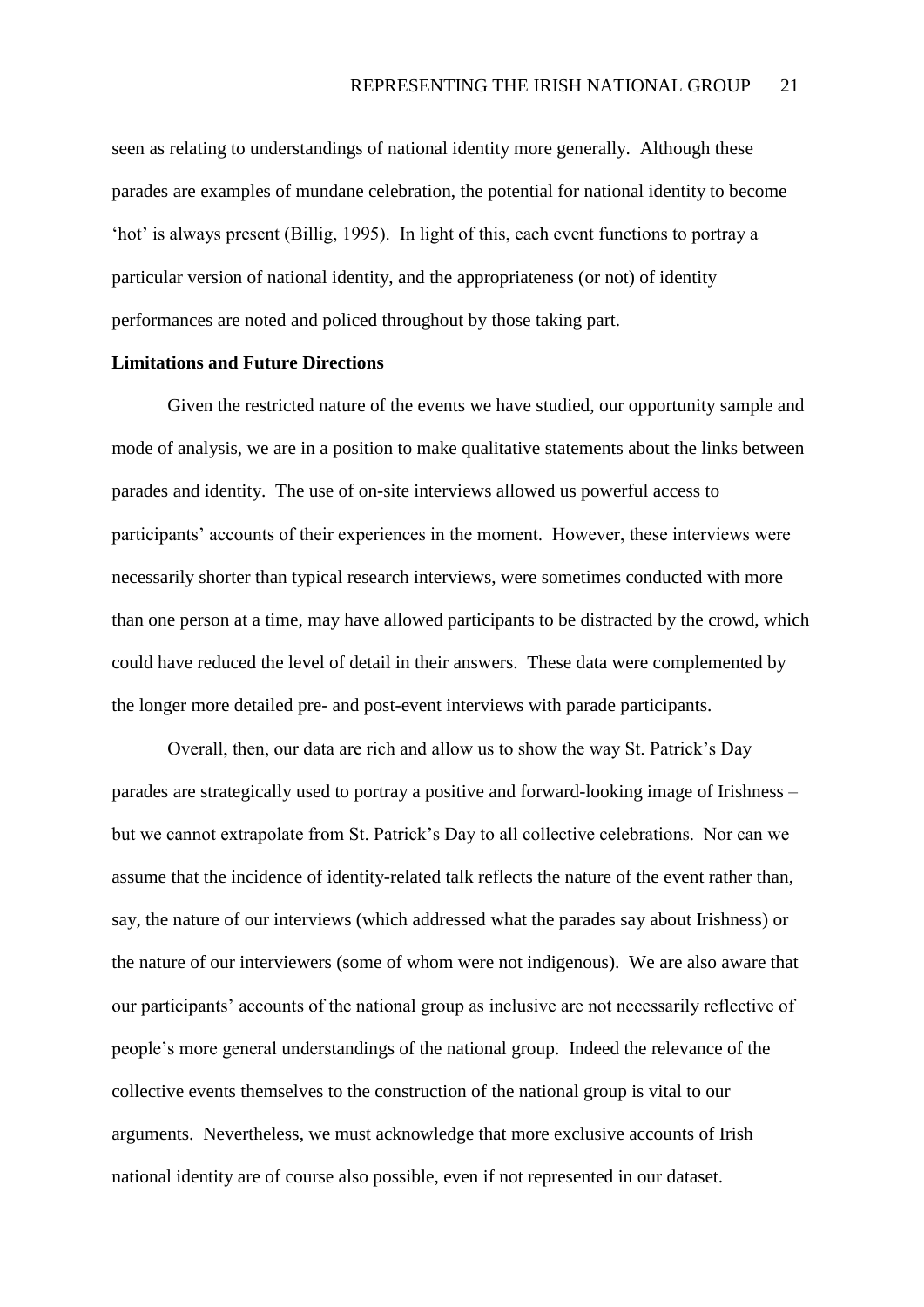The contribution of this work is that it moves the issue of strategic representation of identity up the agenda in studies of crowd psychology. Moreover, if indeed crowd events are viewed as a way to construct a particular version of identity, the next question that arises is 'are they effective'? Do they affect how outgroup audiences view the category? Do they affect how members of the category view themselves – not only actual participants but also the wider population?

## **Conclusions**

These findings show that crowd events are not the exotic and atypical phenomena that occasionally erupt in the midst of our ordinary lives, as many social scientists have assumed. Rather, they are part of everyday social life and they only stand out in terms of their visibility and hence their ability to tell us who we are and for us, both as individuals and as group members, to tell others what we are like (Edensor, 2002; Partridge, 1977). While they do not erase existing divisions (Lowe & Muldoon, 2014), they allow for the unifying of diverse groups under a common banner. As such, we suggest that those who are interested in issues of identity and social action need to look far more to crowd events as critical elements in the formation, elaboration, presentation and contestation of identity definitions.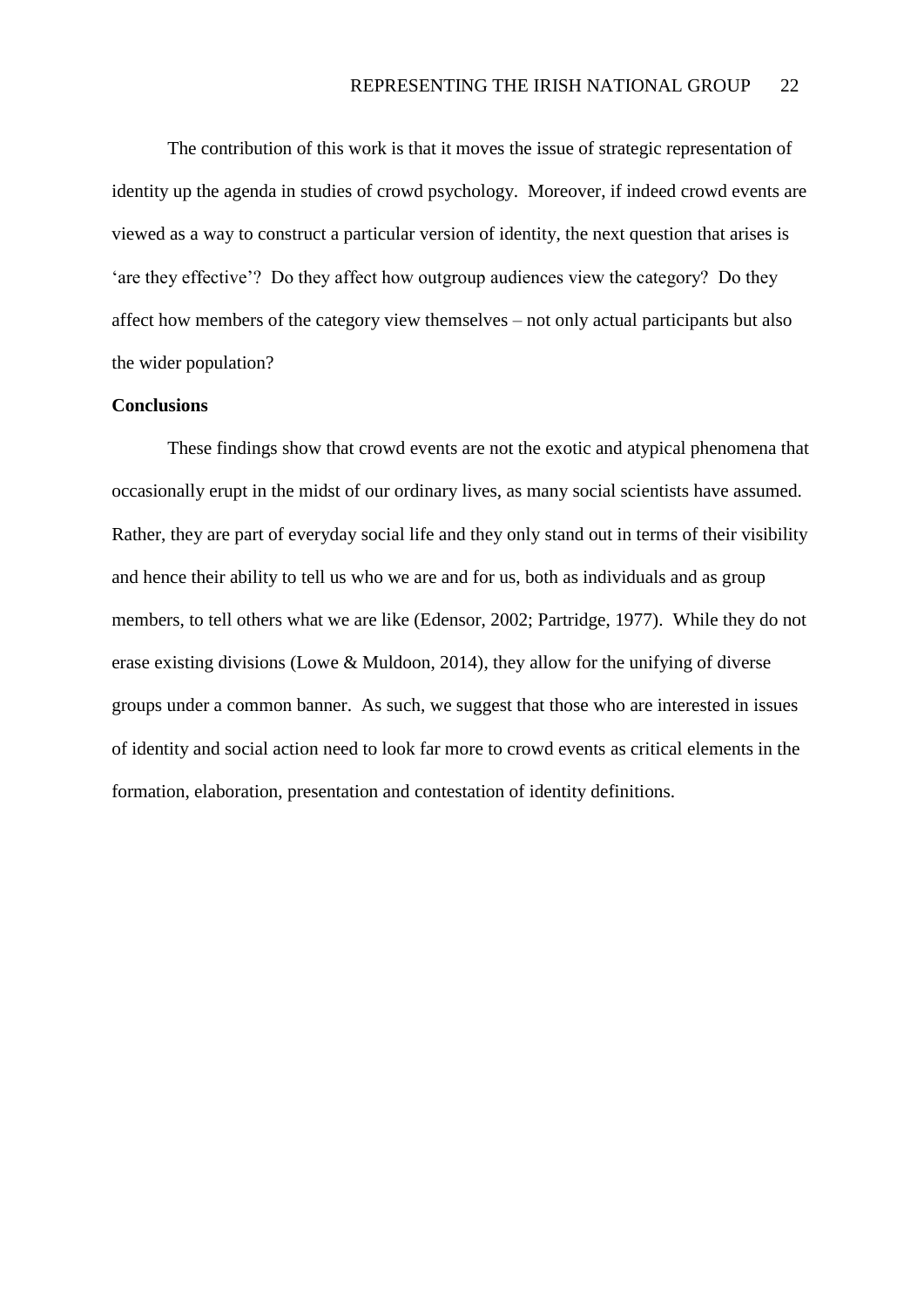## **References**

Abell, J., Condor, S., & Stevenson, C. (2006). "We are an island": Geographical imagery in accounts of citizenship, civil society, and national identity in Scotland and in England. *Political Psychology, 27*(2), 207-226. DOI: 10.1111/j.1467-9221.2006.00003.x

Billig, M. (1995). *Banal Nationalism*. Cambridge: Cambridge University Press.

- Binks, E., & Ferguson, N. (2012). Identities in Diaspora: Social, National and Political Identities of the Irish and Northern Irish in England. *Contemporary Social Science: Journal of the Academy of Social Sciences*. DOI: 10.1080/21582041.2012.709636
- Boyatzis, R. E. (1998). *Transforming Qualitative Information: Thematic analysis and code development*. London: Sage.
- Braun, V., & Clarke, V. (2006). Using thematic analysis in psychology. *Qualitative Research in Psychology, 3*, 77-101. DOI: 10.1191/1478088706qp063oa
- Brubaker, R. (1999). The Manichean myth: Rethinking the distinction between 'civic' and 'ethnic' nationalism. In H. Kriesi, K. Armingeon, H. Siegrist & A. Wimmer (Eds.), *Nation and National Identity: The European Experience in Perspective*. Zurich: Rüegger.
- Bryan, D. & McIntosh, G. (2005) Symbols: Sites of Creation and Contest in Northern Ireland. *SAIS Review of International Affairs, 25*(2), pp.127-137. DOI: 10.1353/sais.2005.0029
- Coleman, S. (2002). Do you believe in pilgrimage? Communitas, contestation and beyond. *Anthropological Theory, 2*, 355-368. DOI: 10.1177/1463499602002003805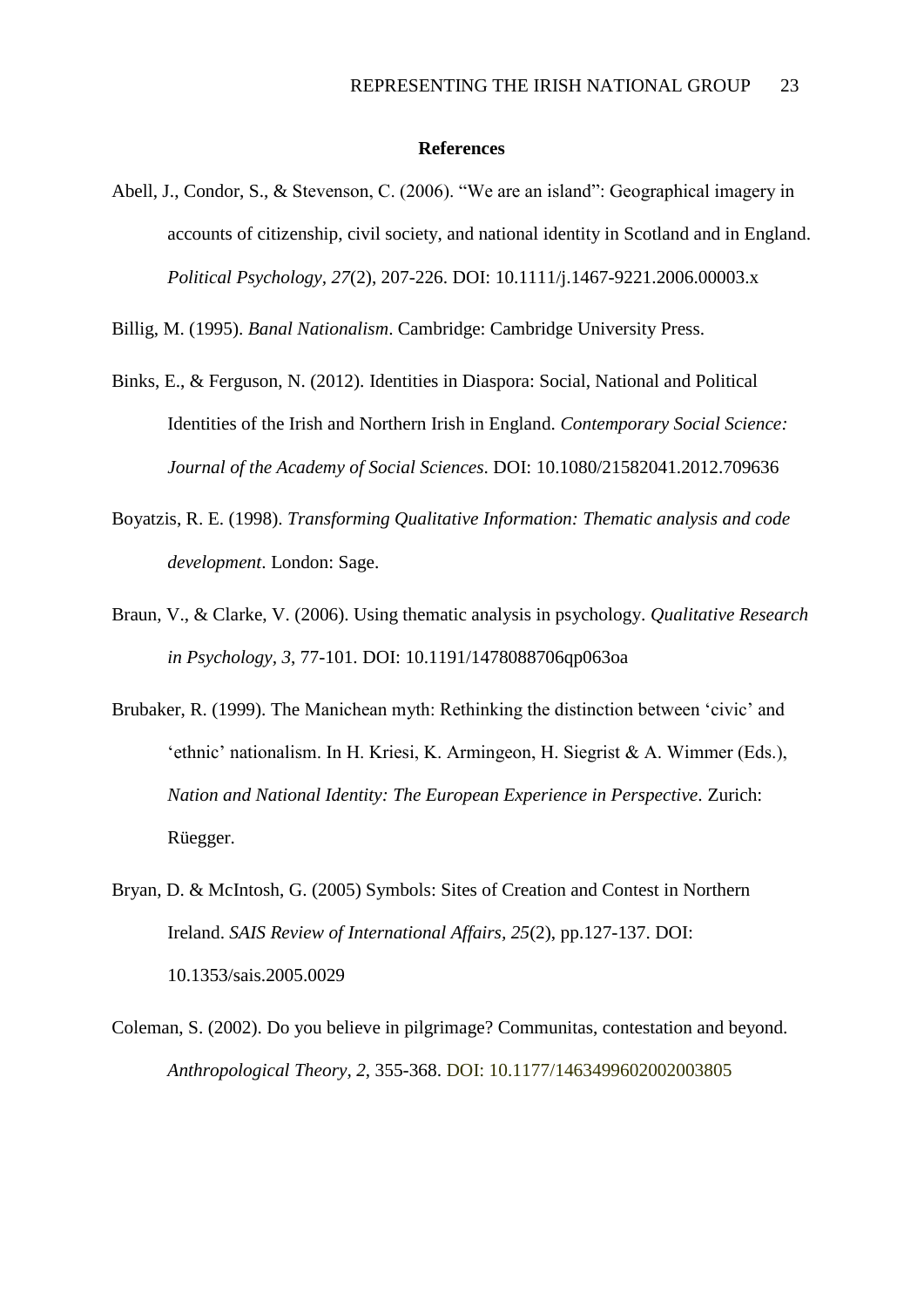- Conway, B. (2010). New directions in the sociology of collective memory and commemoration. *Sociology Compass, 4*(7), 442-453. DOI: 10.1111/j.1751- 9020.2010.00300.x
- Croucher, S. L. (2003). Perpetual Imagining: Nationhood in a Global Era. *International Studies Review, 5*, 1-24. DOI: 10.1111/1521-9488.501001
- Drury, J., Cocking, C., & Reicher, S.D. (2009). The nature of collective resilience: Survivor reactions to the 2005 London bombings. *International Journal of Mass Emergencies and Disasters, 27*, 66-95.
- Durkheim, E. (1915). *The Elementary Forms of the Religious Life: A Study in Religious Sociology.* (J. W. Swain, Trans.). New York: Macmillan.
- Edensor, T. (2002). *National identity, popular culture and everyday life* (p. 50). Oxford: Berg.
- Fenton, S. (2007). Indifference towards national identity: what young adults think about being English and British. *Nations and Nationalism, 13*(2), 321-339. DOI: 10.1111/j.1469-8129.2007.00279.x
- Gillis, J. R. (Ed.). (1996). *Commemorations: The politics of national identity*. Princeton University Press.
- Jarman, N., & Bryan, D. (1998). *From Riots to Rights: Nationalist Parades in the North of Ireland*. Ulster: Centre for the Study of Conflict.
- Joyce, C., Stevenson, C., & Muldoon, O. (2013). Claiming and displaying national identity: Irish Travellers' and students' strategic use of 'banal' and 'hot' national identity in talk. *British Journal of Social Psychology, 52*(3), 450-468. DOI: 10.1111/j.2044- 8309.2012.02097.x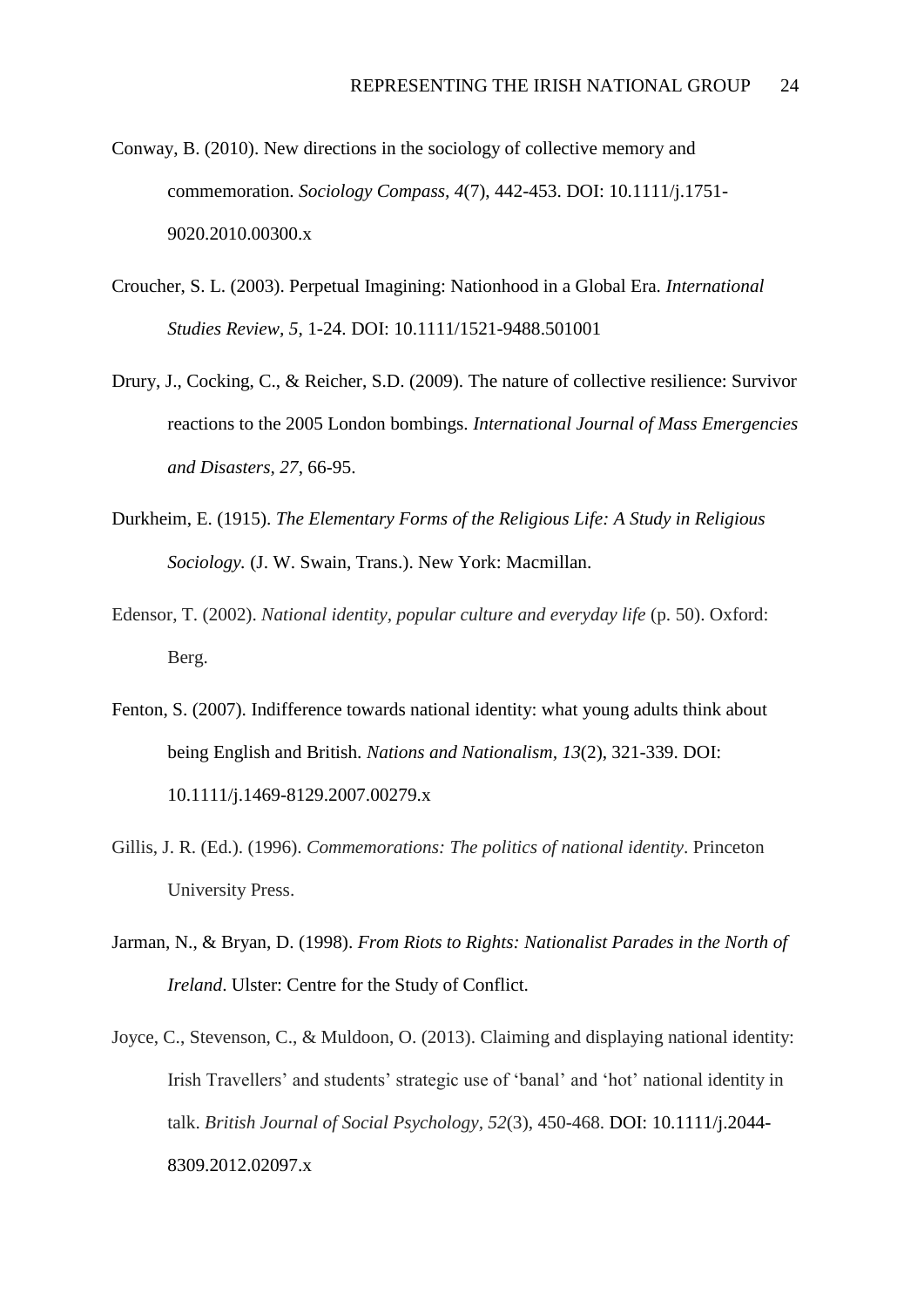- Klein, O., Spears, R., & Reicher, S. (2007). Social identity performance: Extending the strategic side of SIDE. *Personality and Social Psychology Review, 11*(1), 1-18. DOI: 10.1177/1088868306294588
- Kong, L., & Yeoh, B. S. (1997). The construction of national identity through the production of ritual and spectacle: an analysis of National Day parades in Singapore. *Political Geography*, *16*(3), 213-239. DOI: 10.1016/0962-6298(95)00135-2

Le Bon, G. (1895/1947). *The Crowd: A Study of the Popular Mind*. London: Ernest Benn.

- Lowe, R. D. & Muldoon, O. T. (2014). Shared national identification in Northern Ireland: An application of psychological models of group inclusion post conflict. *Group Processes & Intergroup Relations*. DOI: 10.1177/1368430214525808
- Muldoon, O.T., Todd, J., Trew, K., Rougier, N. & McLaughlin K. L. (2007). Religious and national identity after the Belfast Good Friday Agreement. *Political Psychology*, *28*, 189-103. DOI: 10.1111/j.1467-9221.2007.00553.x
- Neville, F., & Reicher, S. (2011). The experience of collective participation: shared identity, relatedness and emotionality. *Contemporary Social Science*, *6*(3), 377-396. DOI: 10.1080/21582041.2012.627277
- Novelli, D. & Drury, J. (2011). *Synchronized action as an antecedent of shared identity and positive emotion*. Presented at the 16<sup>th</sup> General Meeting of the European Association of Social Psychology, Stockholm, Sweden.
- Páez, D., & Rimé, B. Collective emotional gatherings: their impact upon identity fusion, shared beliefs and social integration. In C. von Scheve & M. Salmela (Ed.), *Collective Emotions*. Oxford, UK: Oxford University Press.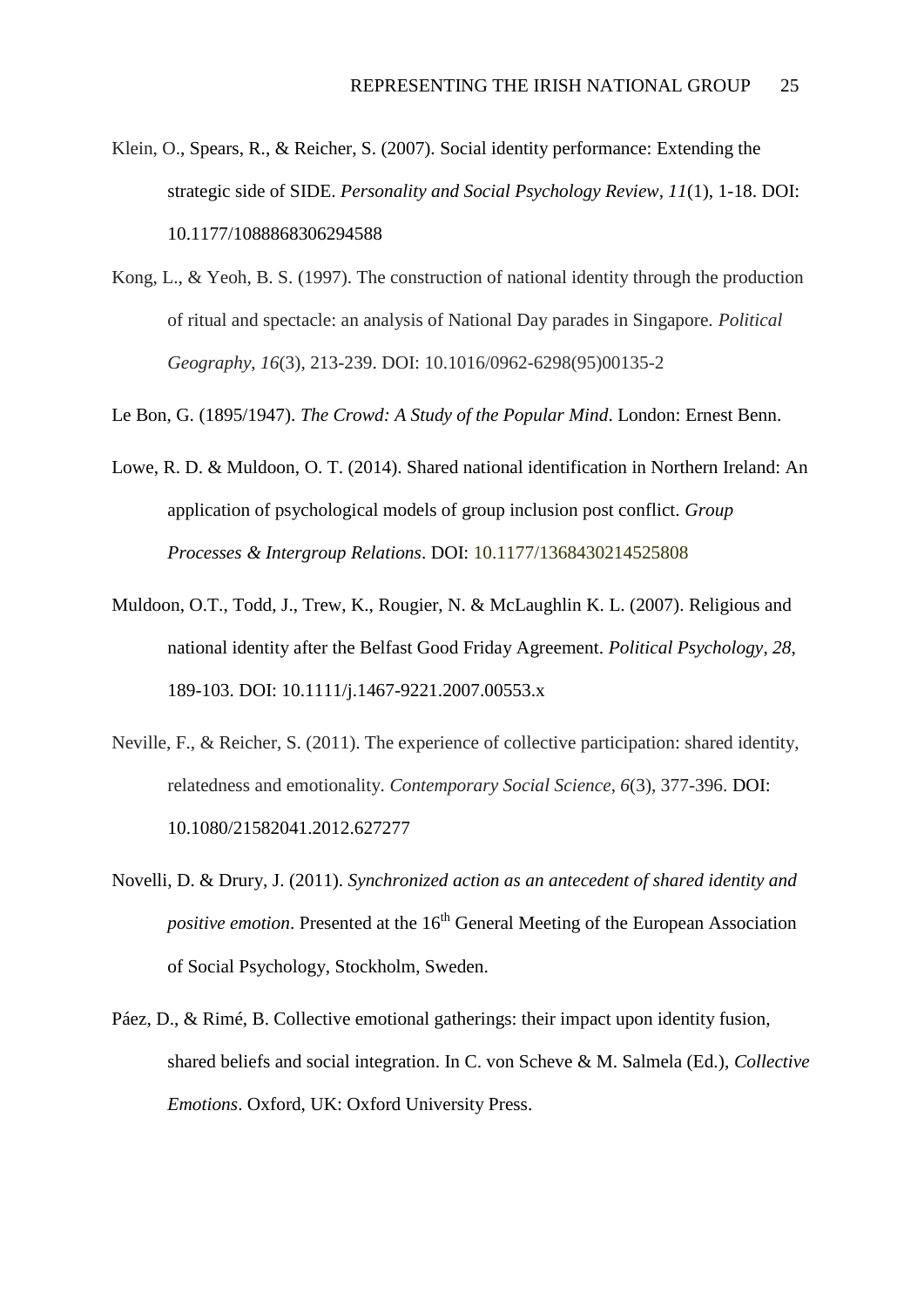- Partridge, W. L. (1977). Transformation and redundancy in ritual: A case from Colombia. In B. M. Du Toit (Ed.), *Drugs, Rituals and Altered States of Consciousness*. Rotterdam: A. A. Balkema.
- Pehrson, S., Stevenson, C., Muldoon, O. T., & Reicher, S.D. (2013). Is everyone Irish on St Patrick's Day? Divergent expectations and experiences of collective selfobjectification at a multicultural parade. *British Journal of Social Psychology*. DOI: 10.1111/bjso.12029
- Prayag Magh Mela Research Group (2007). Living the Magh Mela at Prayag: Collective identity, collective experience and the impact of participation in a mass event. *Psychological Studies (Special Issue on the Social Psychology of Collectivity), 52*, 293-301.
- Reicher, S.D. (1996). 'The Battle of Westminster': Developing the social identity model of crowd behaviour in order to explain the initiation and development of collective conflict. *European Journal of Social Psychology, 26*(1), 115-134. DOI: 10.1002/(SICI)1099-0992(199601)26:1<115::AID-EJSP740>3.0.CO;2-Z
- Reicher, S. D., Hopkins, N., & Condor, S. (1997). The lost nation of psychology. In C. Barfoot (Ed.), *Beyond pug's tour: National and ethnic stereotyping* (pp. 53-84). Amsterdam/Atlanta, GA: Rodopi.
- Reicher, S. D., Spears, R., & Postmes, T. (1995). A social identity model of deindividuation phenomena. *European Review of Social Psychology, 6*(1), 161-198. DOI: 10.1080/14792779443000049
- St. Patrick's Festival. (2014). *St. Patrick's Festival - About*. Retrieved 23 June, 2014, from http://www.stpatricksfestival.ie/info.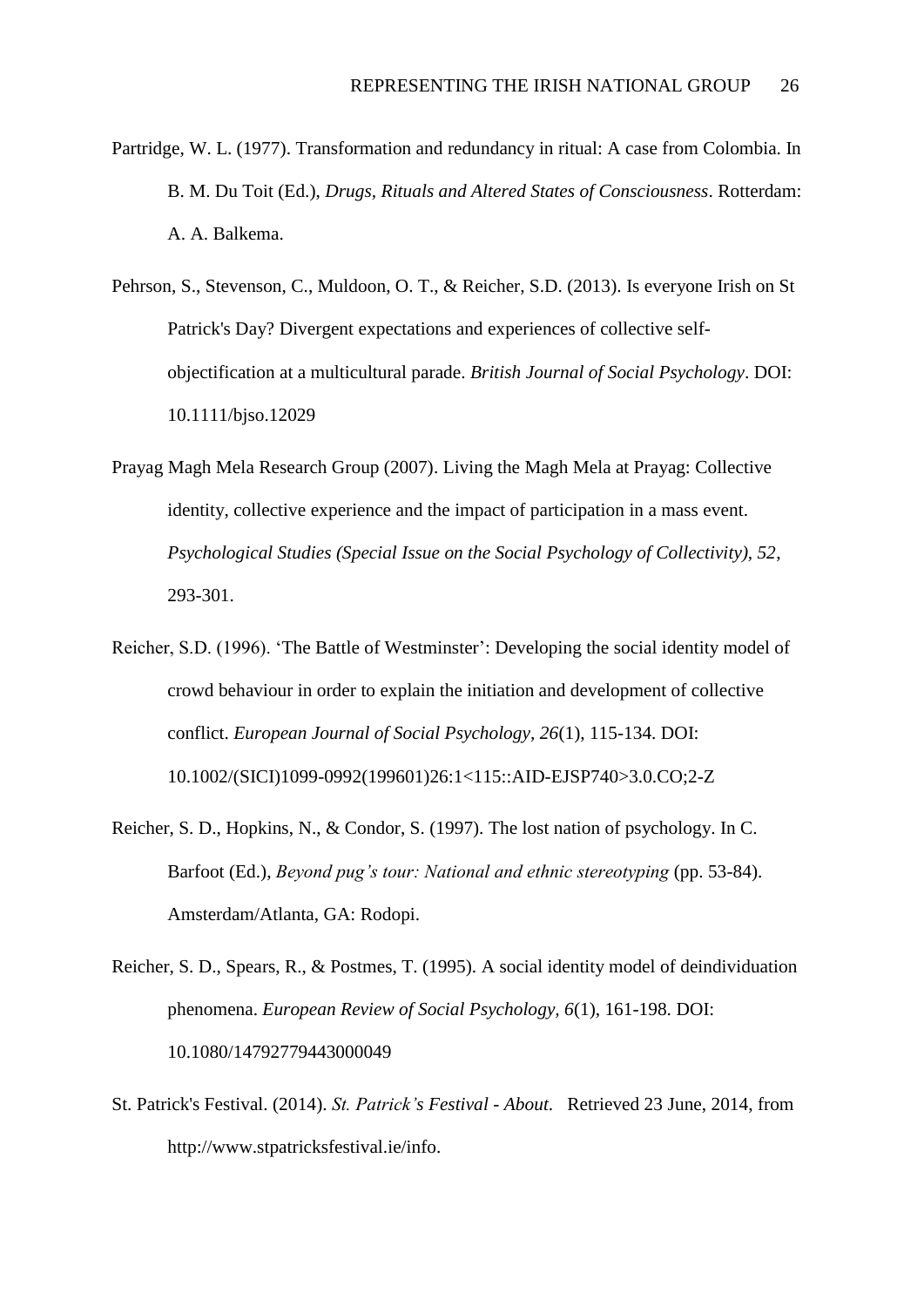- Stevenson, C., & Abell, J. (2011). Enacting national concerns: Anglo-British accounts of the 2002 Royal Golden Jubilee. *Journal of Community and Applied Social Psychology, 21,* 124-137. DOI: 10.1002/casp.1070
- Stevenson, C., McNamara, N., & Muldoon, O. (2014). Stigmatised identity and service usage in disadvantaged communities: Residents', community workers' and service providers' perspectives. *Journal of Community & Applied Social Psychology, 24*, 453–466. DOI: 10.1002/casp.2184
- Stevenson, C., & Muldoon, O. T. (2010). Socio-political context and accounts of national identity in adolescence. *British Journal of Social Psychology, 49*, 583-599. DOI: 10.1348/014466609X475972
- Tajfel, H., & Turner, J. C. (1979). An integrative theory of intergroup conflict. In W. G. Austin & S. Worchel (Eds.), *The Social Psychology of Intergroup Relations* (pp. 33- 47). Monterey, CA: Brooks Cole.
- Thompson, A. (2001). Nations, national identities and human agency: putting people back into nations. *The Sociological Review*, *49*(1), 18-32. DOI: 10.1111/1467-954X.00242
- Turner, J. C. (1982). Towards a cognitive redefinition of the social group. In H. Tajfel (ed.), *Social Identity and Intergroup Relations* (pp. 15-40). Cambridge: Cambridge University Press.
- Wallwork, J., & Dixon, J. A. (2004). Foxes, green fields and national identity: The rhetorical construction of place and national identity. *British Journal of Social Psychology, 43*, 1-19. DOI: 10.1348/014466604322915962